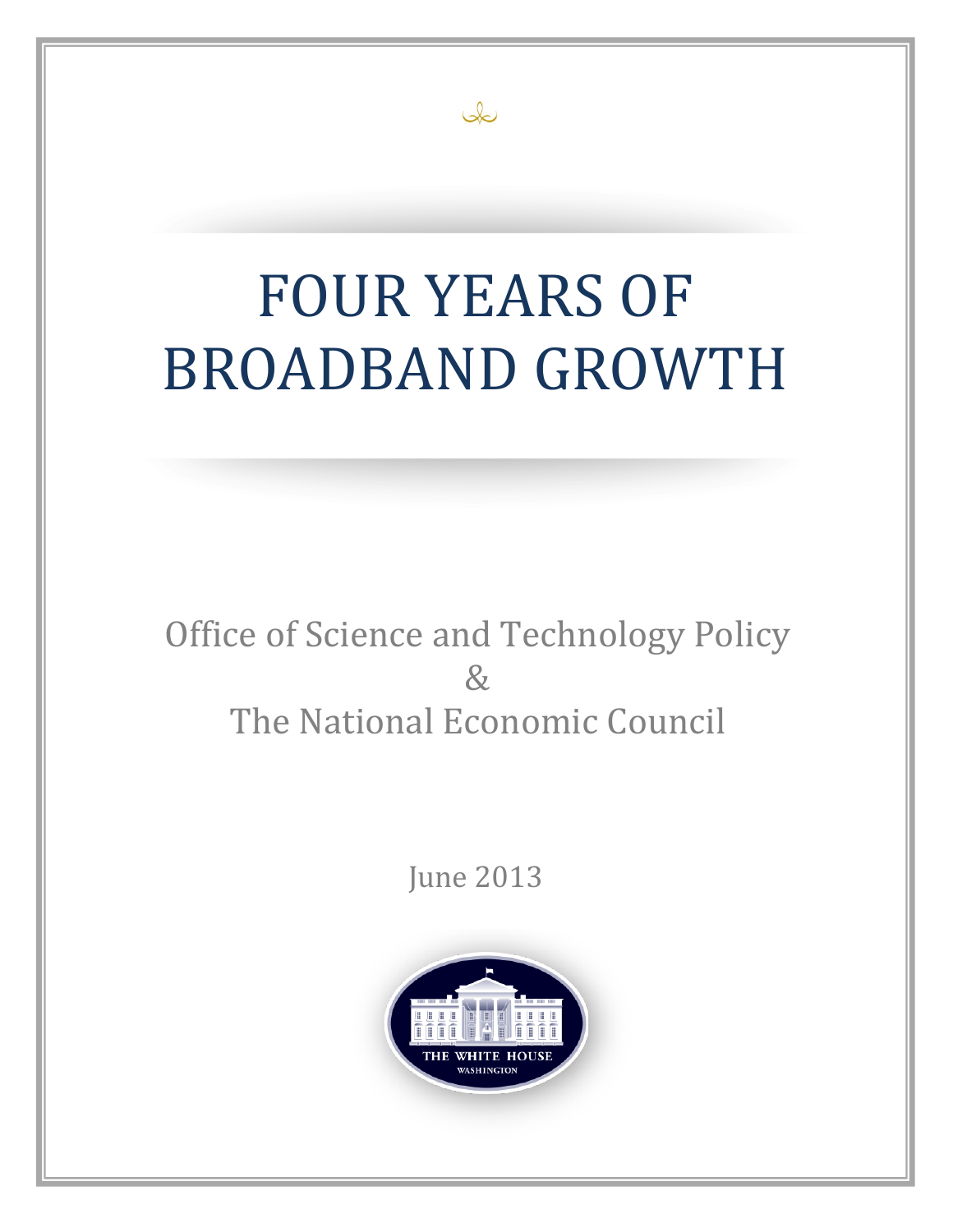# **Table of Contents**

| $\mathbf{I}$ . |                                                                           |
|----------------|---------------------------------------------------------------------------|
|                |                                                                           |
|                |                                                                           |
|                | Platform for Innovation, Growth and Consumer Benefits: Smartphones,       |
|                |                                                                           |
|                |                                                                           |
|                |                                                                           |
| II.            |                                                                           |
|                |                                                                           |
|                |                                                                           |
|                |                                                                           |
|                | Light-Touch, Multi-Stakeholder Policies to Build Opportunity and Trust 20 |
|                |                                                                           |
|                |                                                                           |
|                |                                                                           |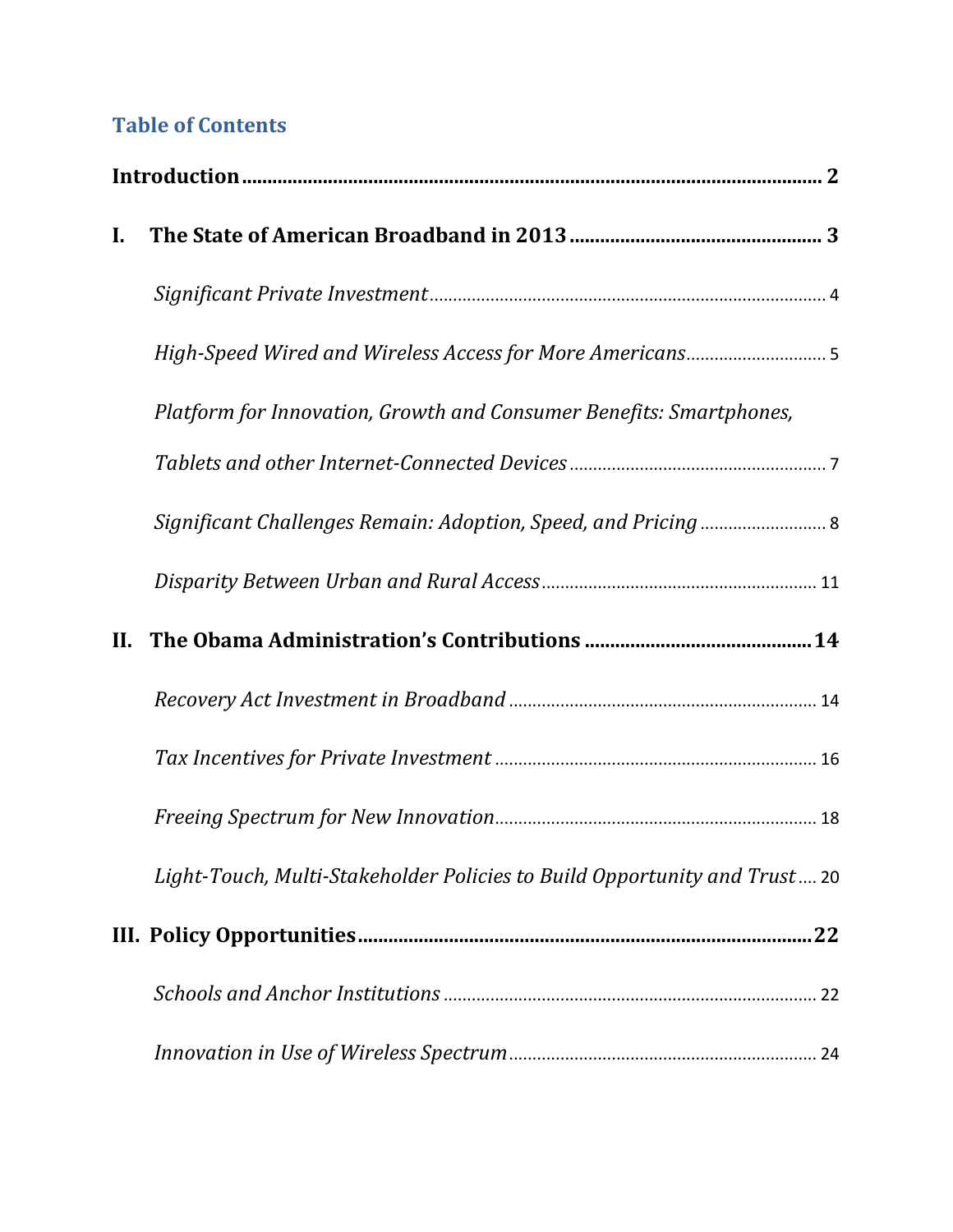

*"This isn't about faster Internet or fewer dropped calls. It's about connecting every part of America to the digital age. It's about a rural community in Iowa or Alabama where farmers and small business owners will be able to sell their products all over the world. It's about a firefighter who can download the design of a burning building onto a handheld device; a student who can take classes with a digital textbook; or a patient who can have face-to-face video chats with her doctor."*

*- President Obama, State of the Union Address, 2012*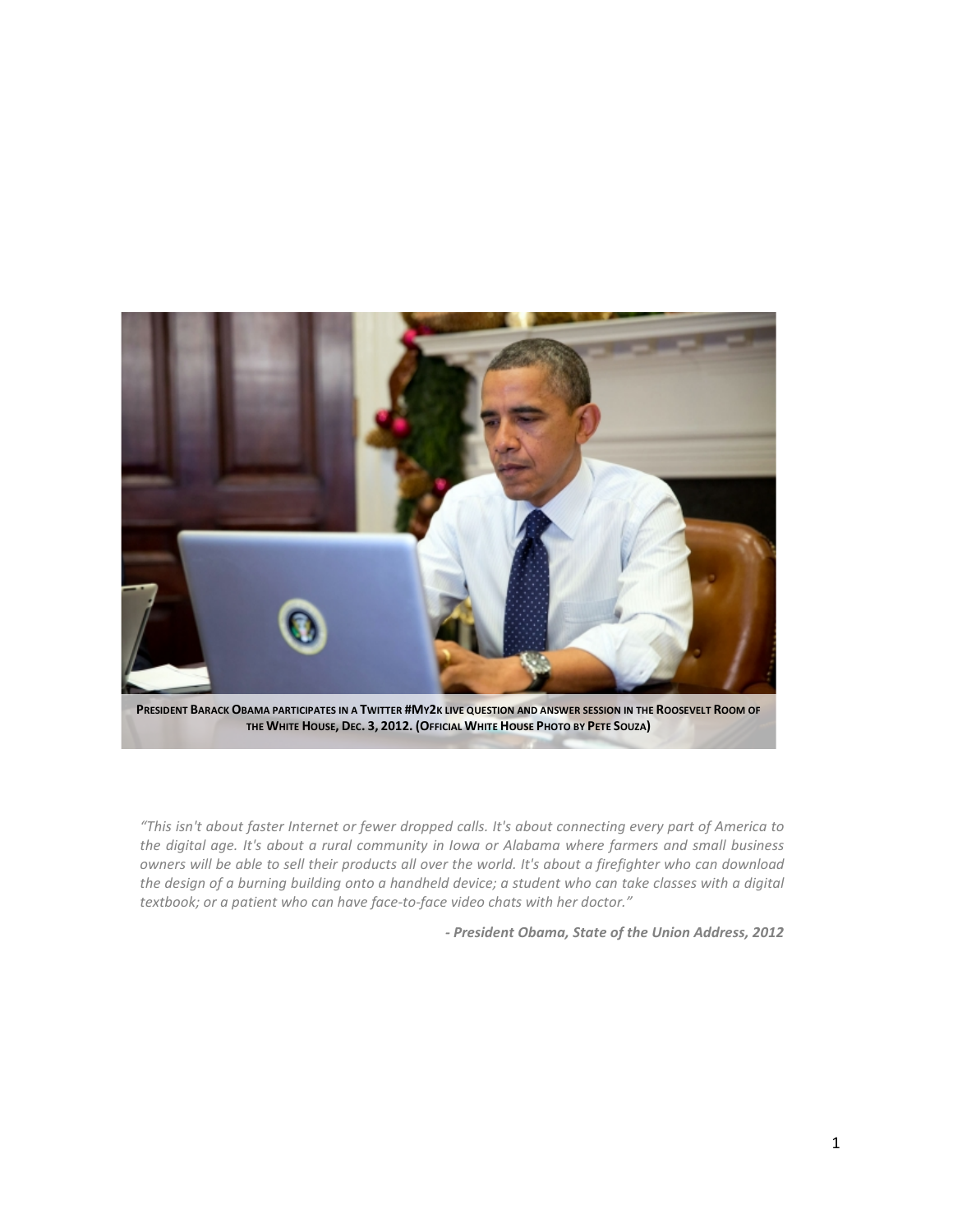#### *THE STATE OF BROADBAND BY THE NUMBERS*

- $\triangleright$  In the year 2000, 4.4% of American households had a home connection to broadband; by 2010 that number had jumped to 68%.
- $\triangleright$  Broadband networks at a baseline speed of >10 megabits per second now reach more than 94% of U.S. homes.
- $\triangleright$  Overall, average delivered broadband speeds have doubled since 2009. In 2012, North America's average mobile data connection speed was 2.6 Mbps, the fastest in the world, nearly twice that available in Western Europe, and over five times the global average.
- $\triangleright$  Annual investment in U.S. wireless networks grew more than 40% between 2009 and 2012, from \$21 billion to \$30 billion, and exceeds investment by the major oil and gas or auto companies; investment in European wireless networks remained flat during this time period, while wireless investment in Asia (including China) rose only 4%.
- $\triangleright$  There are over 500 million Internet-connected devices now in American homes and businesses.

#### <span id="page-3-0"></span>**Introduction**

Broadband access is an essential part of our economy. Given the reliance of so many American businesses and families on this basic technology, it's easy to overlook that just 15 years ago broadband barely existed for consumers.

To create jobs and grow wages at home, and to compete in the global information economy, the delivery of fast, affordable and reliable broadband service to all corners of the United States must be a national imperative. The build-out of broadband infrastructure itself is a major driver of American investment and job creation, but even more significant are the ways that connectivity is transforming a range of industries, from education to entertainment to agriculture to travel. High-speed wired and wireless networks place the United States at the center of a digital economy that is one of the brightest parts of our short-term recovery and long-term competitiveness.

This report highlights (1) the status of broadband development in the United States in 2013, including both progress made in achieving greater availability to broadband as well as the significant remaining challenges of timely and affordable deployment of broadband to all Americans; (2) several important contributions of the Obama Administration over the last four years that have accelerated the growth of broadband technology; and (3) two key opportunities for further action.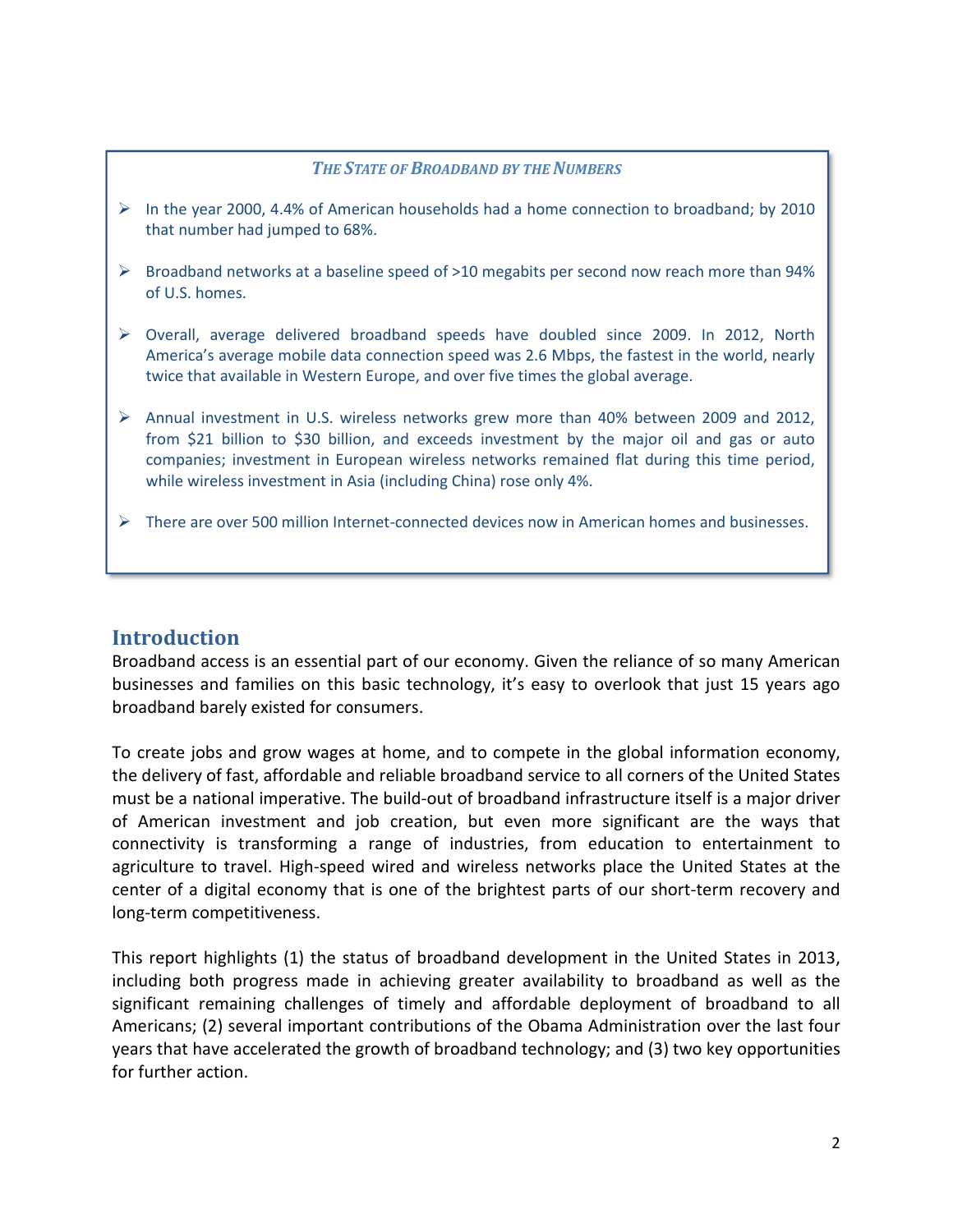# <span id="page-4-0"></span>**I. The State of American Broadband in 2013**

By nearly any metric the last four years have been a period of tremendous growth in broadband infrastructure, access, and the digital economy upon which they rely.

Since the President took office, national broadband availability has increased at all advertised speed levels.<sup>[1](#page-4-1)</sup> Today, about 91 percent of Americans have access to wired broadband speeds of at least 10 Mbps downstream, and 81 percent of Americans have access to similarly fast mobile wireless broadband.

The last four years have also been a period of significant transition in the needs of many broadband subscribers. Taking advantage of low barriers to entry and an open network, providers of cloud computing, remote processing, media-rich content and streaming video have created unprecedented demand for higher-bandwidth Internet services to businesses and households alike. That demand has driven substantial investment in high-speed facilities.

The government commonly defines the "basic" speed for broadband at 3 Mbps downstream and 768 kbps upstream (3Mb/768kb), with some regulatory decisions defining basic service as 4 Mbps downstream and 1 Mbps upstream.<sup>[2](#page-4-2)</sup> Nonetheless, we acknowledge that the country is rapidly reaching the point at which baseline broadband evaluations should increase, and might instead begin at 10 Mbps downstream.<sup>[3](#page-4-3)</sup> This evolving baseline reflects a growing need for increased bandwidth as more Americans use the Internet for work and to build career skills.<sup>[4](#page-4-4)</sup>

Changing attitudes about broadband also track with the growth in demand and availability. The number of broadband adopters continues to increase steadily, alongside the rising number of Americans who consider the Internet a valuable learning tool. In 2011, 77 percent of American Internet users ages 25 and older reported relying on the Internet for personal communications,

<span id="page-4-1"></span> $1$  National Telecommunications and Information Administration. "U.S. Broadband Availability: June 2010 – June 2012." May 2013. Available at [http://www.ntia.doc.gov/report/2013/us-broadband-availability-june-2010-june-](http://www.ntia.doc.gov/report/2013/us-broadband-availability-june-2010-june-2012)[2012.](http://www.ntia.doc.gov/report/2013/us-broadband-availability-june-2010-june-2012) (Hereafter, NTIA, May 2013).<br><sup>2</sup> E.g., the Federal Communications Commission has defined broadband for certain regulatory purposes to mean

<span id="page-4-2"></span>downstream speeds of at least 4 Mbps and upstream speeds of at least 1 Mbps. Sixth Broadband Report, 25 FCC Rcd 9556, 9563 ¶10 (2010).

<span id="page-4-3"></span> $3$  Since these lower baselines were used in developing most broadband metrics to date, when determining the "cutoff" for broadband, data throughout this report reflects those earlier metrics. While we believe 10 Mbps downstream is an increasingly "basic" speed, setting a 10 Mbps baseline for future evaluations does not imply that such speeds will fully meet all or even most Americans' needs. As upward evolution in broadband speeds

<span id="page-4-4"></span>continues, however, reaching that figure at affordable prices should be a low-end standard.<br><sup>4</sup> See, for example, U.S. Small Business Administration, Office of Advocacy. "The Impact of Broadband Speed and Price on Small Business." Columbia Telecommunications Corporation, November 2010. Available at: [http://archive.sba.gov/advo/research/rs373tot.pdf.](http://archive.sba.gov/advo/research/rs373tot.pdf)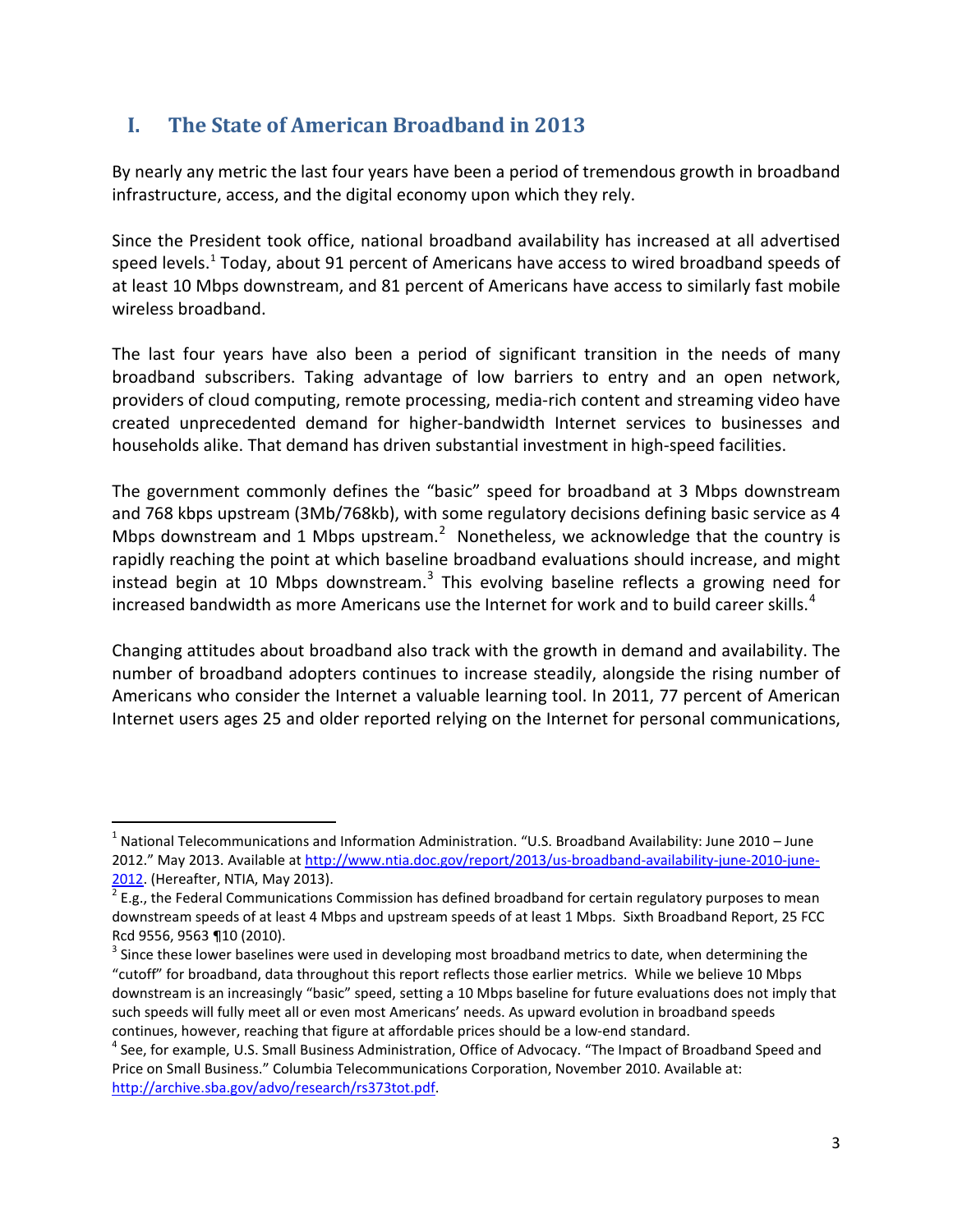while 66 percent relied on it for general information – and about half depended on the Internet for financial services, for consumer services and for entertainment.<sup>[5](#page-5-1)</sup>

While broadband access and speed have grown significantly over the last four years, significant areas for improvement remain, as the FCC has documented.<sup>[6](#page-5-2)</sup> Moreover, many markets are subject to at most limited competition among broadband providers.<sup>[7](#page-5-3)</sup> Thus, areas for improvement remain. Ongoing efforts are needed to ensure that all Americans have access to affordable and reliable high-speed access – and that the infrastructure exists to support increases in consumer and business demand for higher speeds.



#### **Figure 1: The Transformation in American Connectivity[8](#page-5-4)**

#### <span id="page-5-0"></span>**Significant Private Investment**

Responding to the increasing consumer demand for services accessed through broadband, the private sector has been driving important advances in infrastructure and technology. U.S. telecommunications firms have made significant investments in infrastructure; for example,

<span id="page-5-1"></span> 5 National Telecommunications and Information Administration & Economics and Statistics Administration, "Exploring the Digital Nation: America's Emerging Online Experience." June 2013. Available at [http://www.ntia.doc.gov/report/2013/exploring-digital-nation-americas-emerging-online-experience.](http://www.ntia.doc.gov/report/2013/exploring-digital-nation-americas-emerging-online-experience) (Hereafter,

<span id="page-5-2"></span>NTIA & ESA, June 2013).<br><sup>6</sup> Federal Communications Commission, "Eighth Broadband Progress Report.," (August 2012). Available at: http://hraunfoss.fcc.gov/edocs\_public/attachmatch/FCC-12-90A1.pdf.<br><sup>7</sup> Open Internet Order, 25 FCC Rcd 17905 ¶32 (2010).<br><sup>8</sup> National Telecommunications and Information Administration, "Digital Nation, Expanding Internet A

<span id="page-5-3"></span>

<span id="page-5-4"></span>Research Preview," February 2011. Available at http://www.ntia.doc.gov/files/ntia/publications [/ntia\\_Internet\\_use\\_report\\_february\\_2011.pdf.](http://www.ntia.doc.gov/files/ntia/publications%20/ntia_Internet_use_report_february_2011.pdf)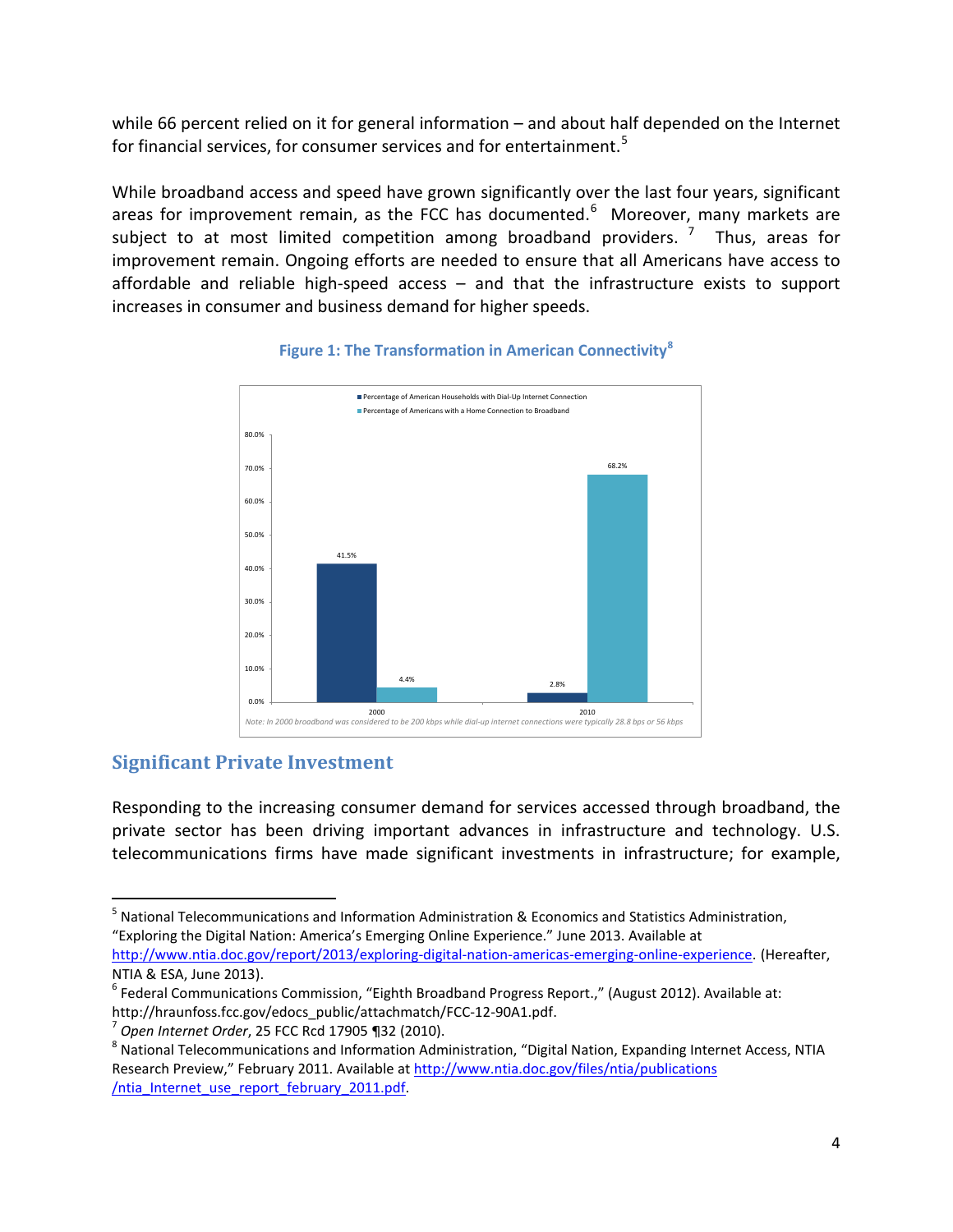just two of the largest U.S. telecommunications companies account for greater combined stateside investment than the top five oil/gas companies, and nearly four times more than the big three auto companies combined.<sup>[9](#page-6-1)</sup> In fact, since President Obama took office in early 2009, nearly \$250 billion in private capital has been invested in U.S. wired and wireless broadband networks. In just the last two years, more high-speed fiber cables have been laid in the United States than in any similar period since 2000.<sup>[10](#page-6-2)</sup> Moreover, during President Obama's first term, the annual investment in U.S. wireless networks alone grew more than 40 percent from \$21 billion to \$30 billion. Projections for 2013 estimate an annual wireless network investment at \$35 billion. $11$ 

These investments in broadband, along with the openness of the network, are part of a selfperpetuating cycle that coupled with increased broadband adoption and digital literacy skills training, have significantly improved access to higher-speed wireline and wireless broadband services, brought new users online and enabled the "App Economy," a phenomenon that itself has driven demand for and deployment of even faster high-speed services.

#### <span id="page-6-0"></span>**High-Speed Wired and Wireless Access for More Americans**

Evaluating the United States' progress in broadband access requires a careful weighing of a number of characteristics, including access, speed, and geography. Measured against these factors, digital networks in the United States have improved greatly from even just a few years ago, reaching a larger percentage of households and offering much faster speeds.

**Fast Speeds.** The figure below displays the most recent broadband-speed availability data from the National Telecommunications and Information Administration (NTIA).

|                      | $\geq$ 3 Mbps | $\geq 6$ | $\geq 10$ | ≥25    | $\geq 50$ | $\geq 100$ | $\geq 1$ Gbps |
|----------------------|---------------|----------|-----------|--------|-----------|------------|---------------|
| <b>All Broadband</b> | 98.18%        | 96.17%   | 94.39%    | 78.51% | 75.15%    | 47.09%     | 3.17%         |
| Wireline             | 93.41%        | 92.81%   | 90.91%    | 78.11% | 74.85%    | 46.87%     | 3.17%         |
| <b>Wireless</b>      | 94.37%        | 84.17%   | 80.66%    | 4.94%  | 3.03%     | 1.80%      | 0.00%         |

#### **Figure 2: Percentage of U.S. Population with Access to Various Advertised Broadband Download Speeds (Mbps)[12](#page-6-4)**

<span id="page-6-1"></span><sup>&</sup>lt;sup>9</sup> Progressive Policy Institute, "Investment Heroes." July 2012. Available at: [http://progressivepolicy.org/wp](http://progressivepolicy.org/wp-content/uploads/2012/07/%2007.2012-Mandel_Carew_Investment-Heroes_Whos-Betting-on-Americas-Future.pdf)content/uploads/2012/07/ 07.2012-Mandel\_Carew\_Investment-Heroes\_Whos-Betting-on-Americas-Future.pdf. <sup>10</sup> FCC, "Significant actions and key developments in the Broadband Economy," 2013. Available at:

<span id="page-6-2"></span>http://webcache.

googleusercontent.com/search?q=cache:Arky8AO3ehwJ:transition.fcc.gov/Daily\_Releases/Daily\_Business/2013/d b0322/DOC-319728A1.doc+&cd=2&hl=en&ct=clnk&gl=us. Deployment of fiber optic cable includes of combination of middle-mile and last mile coverage, thus the increase in new infrastructure may not align with the increase in the availability of broadband via fiber to the premises.

<span id="page-6-3"></span><sup>11</sup> *Ibid.*

<span id="page-6-4"></span> $12$  NTIA May 2013.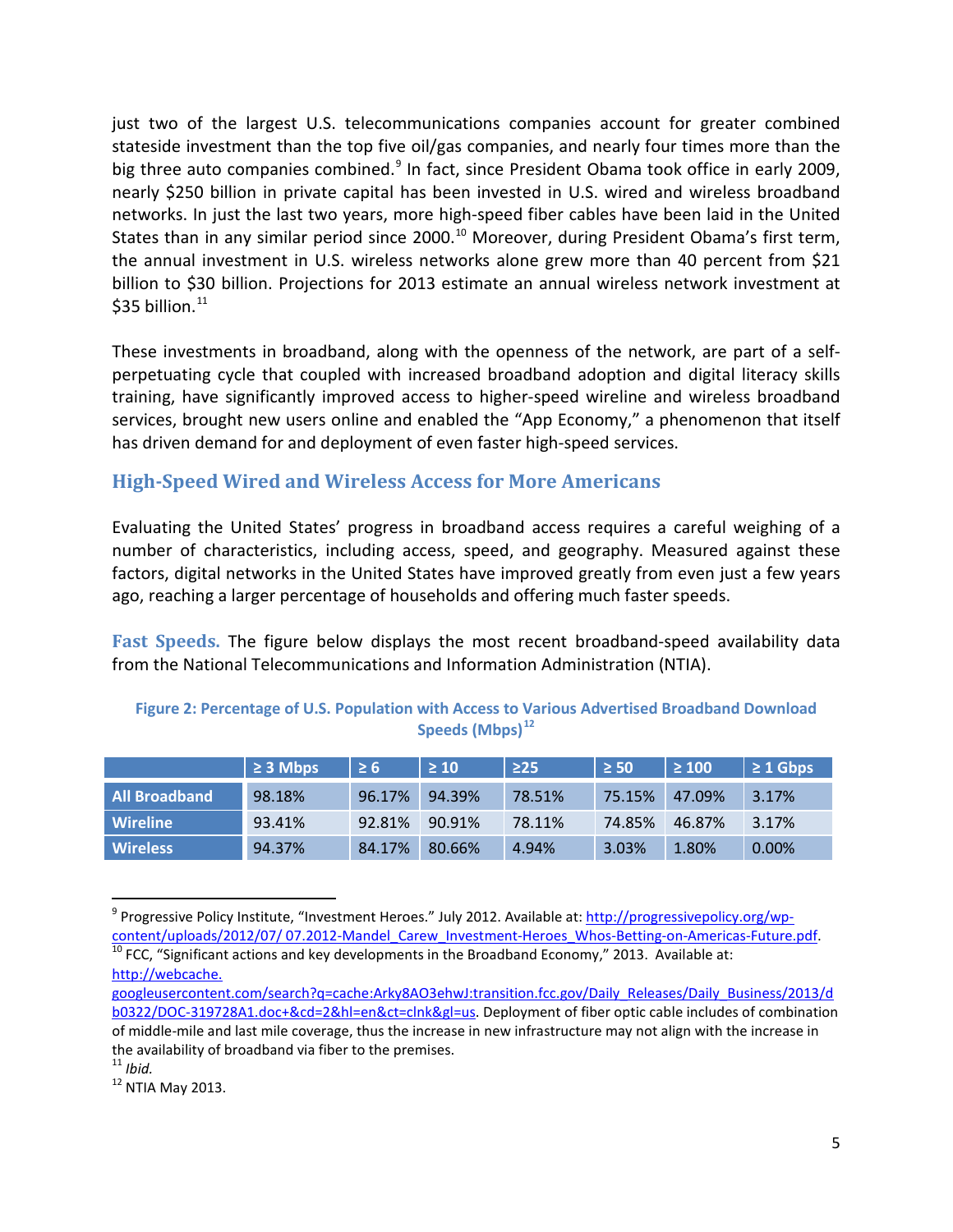Notably, wireless (mobile and fixed) broadband has demonstrated remarkable gains in availability, and wired broadband access continues to improve. Even with 93% availability, however, millions of Americans remain without access to fixed broadband, which often provides the most robust connections. As described below, the Commerce Department and the Federal Communications Commission have made progress, and are taking numerous important steps to address this challenge through a number of ongoing programs.

|               | $\geq$ 3 Mbps / 768 kbps | $\geq 6$ | $\geq 10$ | $\geq$ 25 | $\geq 50$ | $\geq 100$ | $\geq 1$ Gbps |
|---------------|--------------------------|----------|-----------|-----------|-----------|------------|---------------|
| <b>Cable</b>  | 86.92%                   | 86.95%   | 86.15%    | 76.42%    | 72.63%    | 44.20%     | 0.00%         |
| <b>DSL</b>    | 73.51%                   | 64.60%   | 47.39%    | 7.21%     | 0.11%     | 0.01%      | 0.00%         |
| <b>Fiber</b>  | 20.20%                   | 20.00%   | 19.86%    | 18.72%    | 18.25%    | 6.79%      | 3.16%         |
| <b>Fixed</b>  | 34.33%                   | 25.81%   | 10.89%    | 4.88%     | 2.99%     | 1.78%      | 0.00%         |
| <b>Mobile</b> | 91.81%                   | 80.58%   | 78.67%    | 0.00%     | 0.00%     | 0.00%      | 0.00%         |
| <b>Copper</b> | 43.25%                   | 15.37%   | 14.59%    | 1.46%     | 0.27%     | 0.12%      | 0.01%         |

**Figure 3: Percentage of Population with Access to Broadband Speeds by Technology Type[13](#page-7-0)**

**Leading Wireless Technology.** With the deployment of fourth-generation (4G) technologies such as Long-Term Evolution (LTE), advanced mobile broadband service is also much more widely available today than it was two years ago.<sup>[14](#page-7-1)</sup> The most recently available data from NTIA (June 2012) indicates that 80.6 percent of Americans now have access to advanced mobile broadband.

To place those figures in context, not only was the United States the first country to deploy 4G LTE networks at scale, but also, as of mid-2012 nearly half the world's LTE subscribers were within the United States.<sup>[15](#page-7-2)</sup> Likewise, in 2012, North America's average mobile data connection speed was 2.6 Mbps – the fastest such average in the world, nearly twice that available in Western Europe, and over five times the global average.<sup>[16](#page-7-3)</sup>

<span id="page-7-1"></span><span id="page-7-0"></span><sup>&</sup>lt;sup>13</sup> NTIA, May 2013.<br><sup>14</sup> LTE and HSPA+ are two types of Terrestrial Mobile Wireless technologies that offer faster speeds than previous generations and are typically considered "4G" in marketing materials. For more information about technology types, see [http://www.broadbandmap.gov/classroom/technology.](http://www.broadbandmap.gov/classroom/technology)<br><sup>15</sup> IDATE Research. "LTE 2013: Markets & Trends, Facts & Figures."<br><sup>16</sup> Cisco, Global Mobile Data Traffic Forecast Update, 2012-2017. We note that this report d

<span id="page-7-2"></span>

<span id="page-7-3"></span>countries on a country-by-country basis. Akamai's State of the Internet report (below) includes mobile speed data by provider, but not by country. Page 31 of that report shows that of the three mobile providers studied, the average mobile data connection speeds were 1.4 Mbps, 2.6 Mbps and 4.6 Mbps. The fastest mobile provider with the fastest speeds in the world is located in Austria and provides average data connection speeds of 8 Mbps.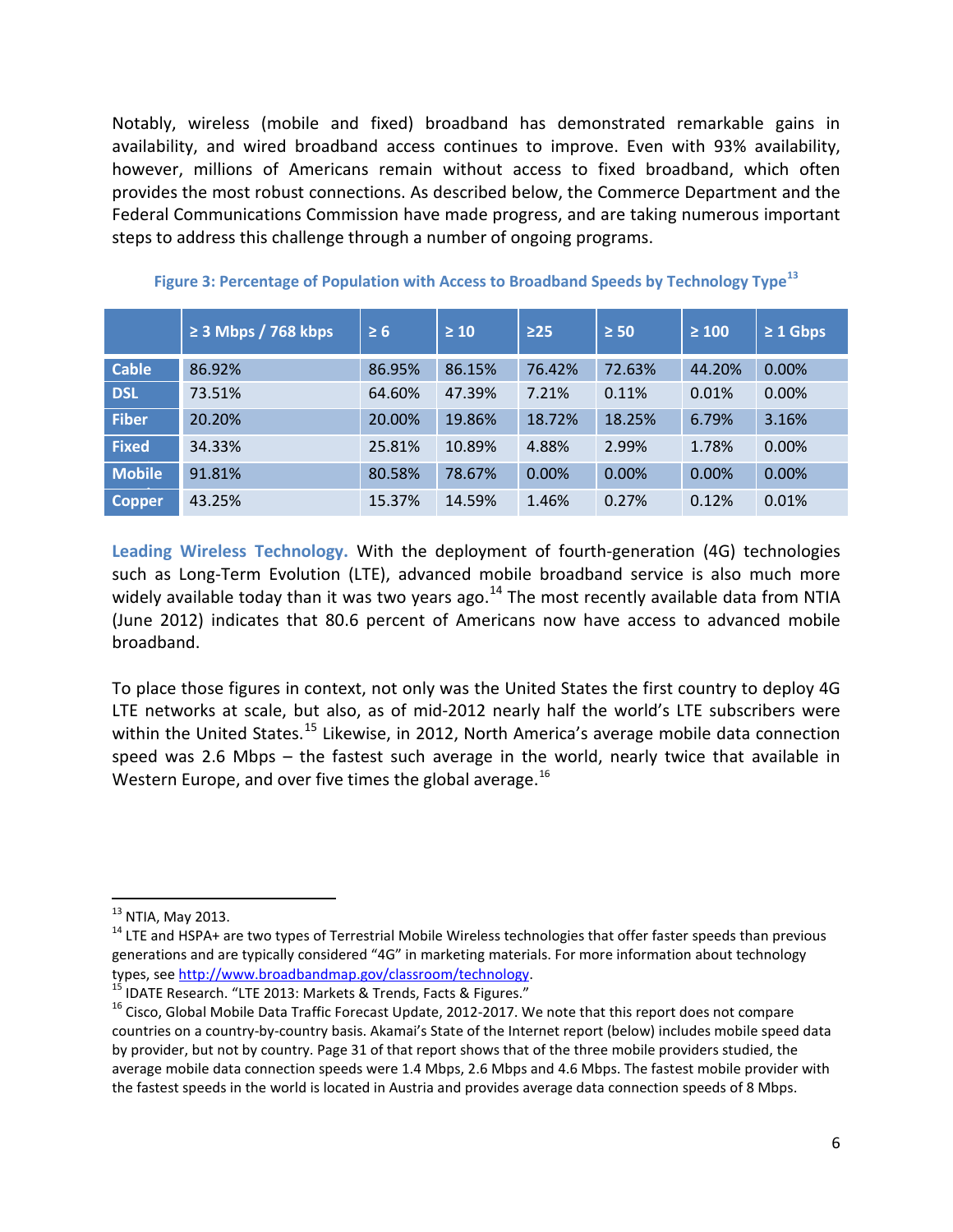The average connection speed in the United States in the fourth quarter of 2012 was 7.4 Mbps, the eighth fastest among all nations, and the fastest when compared to other countries with either a similar population or land mass. $17$ 

### <span id="page-8-0"></span>**Platform for Innovation, Growth and Consumer Benefits: Smartphones, Tablets and other Internet-Connected Devices**

As of the first quarter of 2013, 500 million Internet-connected devices were in American homes.<sup>[18](#page-8-2)</sup> These include smartphones, tablets, and other Internet-connected devices that run applications. Between 2009 and 2012, U.S. smartphone ownership increased from 16 percent to 56 percent.<sup>[19](#page-8-3)</sup> More than 80 percent of smartphones sold globally in 2012 run operating systems developed by U.S. companies, up from 5 percent six years ago and 25 percent three years ago. Moreover, a growing number of households have transitioned away from wired phone lines, and the number with only mobile phones today exceeds 35 percent.<sup>[20](#page-8-4)</sup>

These devices have done more than connect Americans to one another more easily. The integration of mobile broadband, advanced operating systems and increasingly sophisticated hardware, along with low barriers to entry to an open network, have enabled an entire economy of mobile applications to develop in the United States. This "App Economy" is one of America's most dynamic and growing sectors, and one that industry studies have cited as creating more than 500,000 U.S. jobs since 2007.<sup>[21](#page-8-5)</sup>

Economic studies have also placed the "consumer surplus" or value consumers gain from their time online at roughly 2 percent of their income – a particularly impressive outcome given that Americans spend a tiny fraction of that amount to get broadband service.<sup>[22](#page-8-6)</sup> It is easy to imagine why: another study found that in answering everyday questions, those who had access to a search engine did so in fifteen fewer minutes than those without Internet access. $^{23}$  $^{23}$  $^{23}$ 

The benefits are not just for the individual and household. Broadband is known to make a substantial contribution to national economic growth, as more and more citizens become

<span id="page-8-1"></span><sup>&</sup>lt;sup>17</sup> Akamai, The State of the Internet, 4<sup>th</sup> Quarter, 2012 Report, <u>http://www.akamai.com/stateoftheInternet/.</u><br><sup>18</sup> NPD Group, "Internet Connected Devices Surpass Half a Billion in U.S. Homes, According to the NPD Group.

<span id="page-8-2"></span>March 2013. Available at: [https://www.npd.com/wps/portal/npd/us/news/press-releases/Internet-connected](https://www.npd.com/wps/portal/npd/us/news/press-releases/Internet-connected-devices-surpass-half-a-billion-in-u-s-homes-according-to-the-npd-group/)[devices-surpass-half-a-billion-in-u-s-homes-according-to-the-npd-group/.](https://www.npd.com/wps/portal/npd/us/news/press-releases/Internet-connected-devices-surpass-half-a-billion-in-u-s-homes-according-to-the-npd-group/)<br><sup>19</sup> Aaron Baar, Market Daily. "Tablets, Smartphones Driving CE Sales," July 2012. Available at:

<span id="page-8-3"></span>[http://www.mediapost.com/ publications/article/179415/tablets-smartphones-driving-ce-sales.](http://www.mediapost.com/%20publications/article/179415/tablets-smartphones-driving-ce-sales.%20%20html# axzz2UeuoHIJv) html#

<span id="page-8-4"></span>axzz2UeuoHIJv</u>. Also FCC, "Significant actions and key developments in the Broadband Economy."<br><sup>20</sup> CDC Wireless Substitution. Available at:<u>http://www.cdc.gov/nchs/data/nhis/earlyrelease/wireless201212.pdf</u>.<br><sup>21</sup> TechNet,

<span id="page-8-6"></span><span id="page-8-5"></span>[app-economy-jobs-in-united-states-february-7-2012/.](http://www.technet.org/new-technet-sponsored-study-nearly-500000-app-economy-jobs-in-united-states-february-7-2012/)<br>
<sup>22</sup> Austan Goolsbee and Peter Klenow, "Valuing Consumer Products by The Time Spent Using Them: An Application<br>
to the Internet," National Bureau of Economic Research, J

<span id="page-8-7"></span><sup>&</sup>lt;sup>23</sup> Yan Chen, Grace YoungJoo Jeon, Yong-Mi Kim, "A Day without a Search Engine: An Experimental Study of Online and Offline Searches," University of Michigan, March 6, 2013.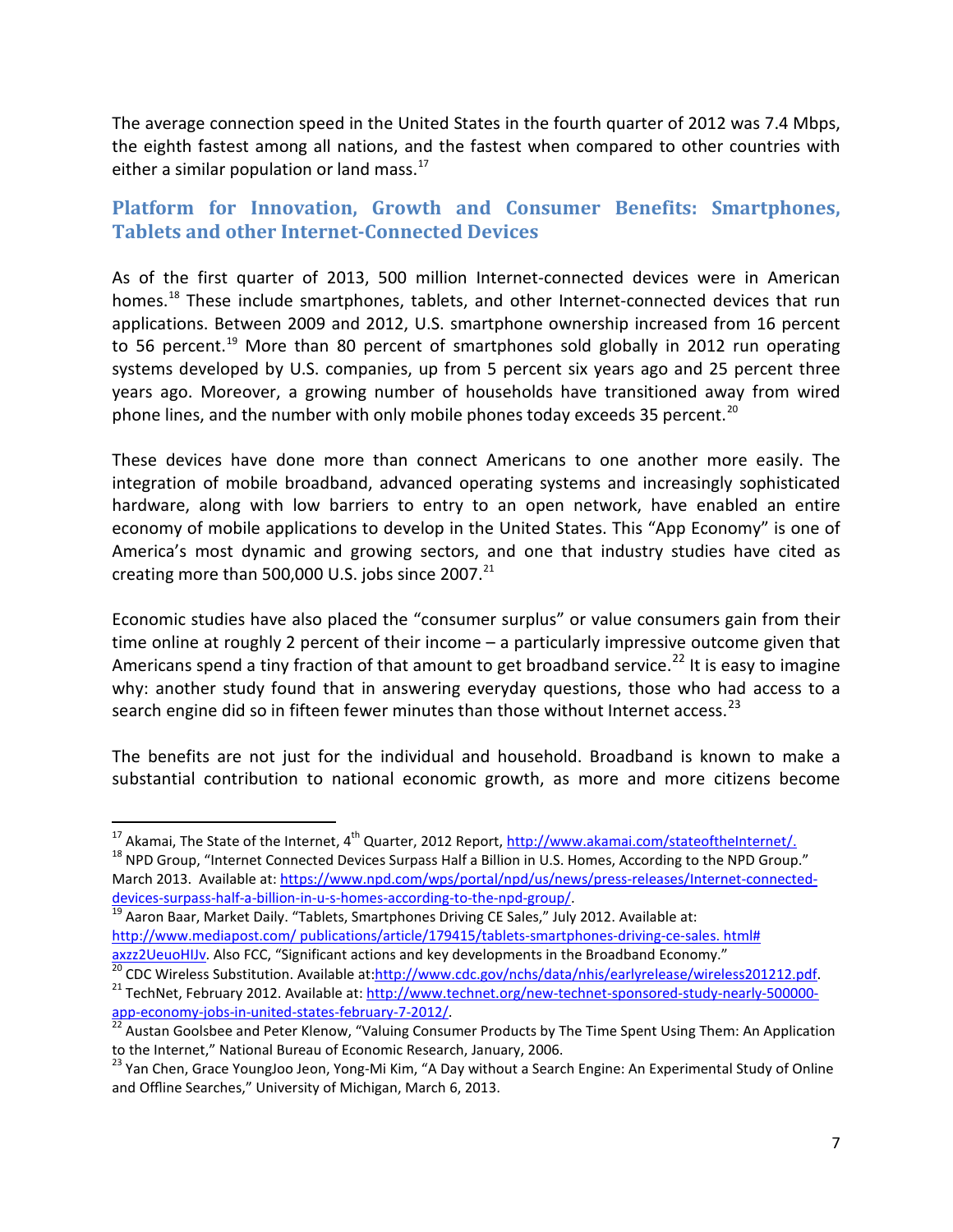empowered to take advantage of innovative technologies and connect to each other in new ways. Subsequent study of that consumer surplus suggests that Internet access contributed to the economy an average of \$34 billion per year since 2002 (equivalent to about 0.26 percent to annual GDP growth). $^{24}$  $^{24}$  $^{24}$  A separate study of 25 OECD countries between 1996 and 2007 found that a 10 percent increase in broadband penetration raises per-capita GDP growth by 0.9-1.5 percentage points. Another study found that within 66 high income countries during the period 1980-2002 a 10 percent increase in broadband penetration yielded an additional 1.21 percentage points of GDP growth.<sup>[25](#page-9-2)</sup> Increasing the speed of a nation's broadband connectivity also provides an economic boost – a study of 33 OECD countries between 2008 and 2010 concluded that doubling the broadband speed for an economy increases GDP by 0.3 percent.<sup>[26](#page-9-3)</sup>

## <span id="page-9-0"></span>**Significant Challenges Remain: Adoption, Speed, and Pricing**

Today, more than 56 percent of Americans have a smartphone,<sup>[27](#page-9-4)</sup> and more than 78 percent of Americans are Internet users. However, 72 percent of Americans use broadband at home. Despite the advances in broadband coverage – particularly considering the United States' size and geography – adoption is lower than in some nations with comparable Gross Domestic Product (GDP) per capita.<sup>[28](#page-9-5)</sup> Connecting more homes in the United States remains an important policy priority; absent this connectivity, individuals cannot take advantage of opportunities for education and skills development, entrepreneurship and e-commerce available to those with the connectivity.

Given the promise that broadband connections hold for households, businesses, and the economy as a whole, low adoption, availability of higher-speed connections, and affordability remain concerns for national broadband policy.

**Uneven adoption.** Demographic factors influence broadband adoption. For example, home broadband adoption among those with at least a college degree (88%) is more than double that of those who did not complete high school (35%); 50 percentage points separate broadband use of households with annual incomes exceeding \$100,000 from those with incomes below \$25,000 (93% compared to 43%). A larger percentage of urban dwellers use broadband at home (72%) than rural residents (58%), while Asians (81%) and Whites (74%) have adopted broadband at home to a greater extent than Hispanics (56%) and African Americans (55%).<sup>[29](#page-9-6)</sup>

<span id="page-9-1"></span><sup>&</sup>lt;sup>24</sup> Erik Brynjolfsson and Joo Hee Oh, "The Attention Economy: Measuring the Value of Free Goods on the Internet."<br><sup>25</sup> "The Impact of Broadband on the Economy." International Telecommunication Union, April 2012.<br><sup>26</sup> Eri

<span id="page-9-3"></span><span id="page-9-2"></span>

<span id="page-9-4"></span>[http://www.mediapost.com/publications/article/179415/tablets-smartphones-driving-ce-](http://www.mediapost.com/publications/article/179415/tablets-smartphones-driving-ce-sales.html#axzz2UeuoHIJv)

<span id="page-9-5"></span>[sales.html#axzz2UeuoHIJv.](http://www.mediapost.com/publications/article/179415/tablets-smartphones-driving-ce-sales.html#axzz2UeuoHIJv)<br><sup>28</sup> OECD Broadband Portal, Table 1d(2). June 2011. [http://www.oecd.org/dataoecd/21/35/39574709.xls.](http://www.oecd.org/dataoecd/21/35/39574709.xls)<br><sup>29</sup> NTIA & ESA June 2013.

<span id="page-9-6"></span>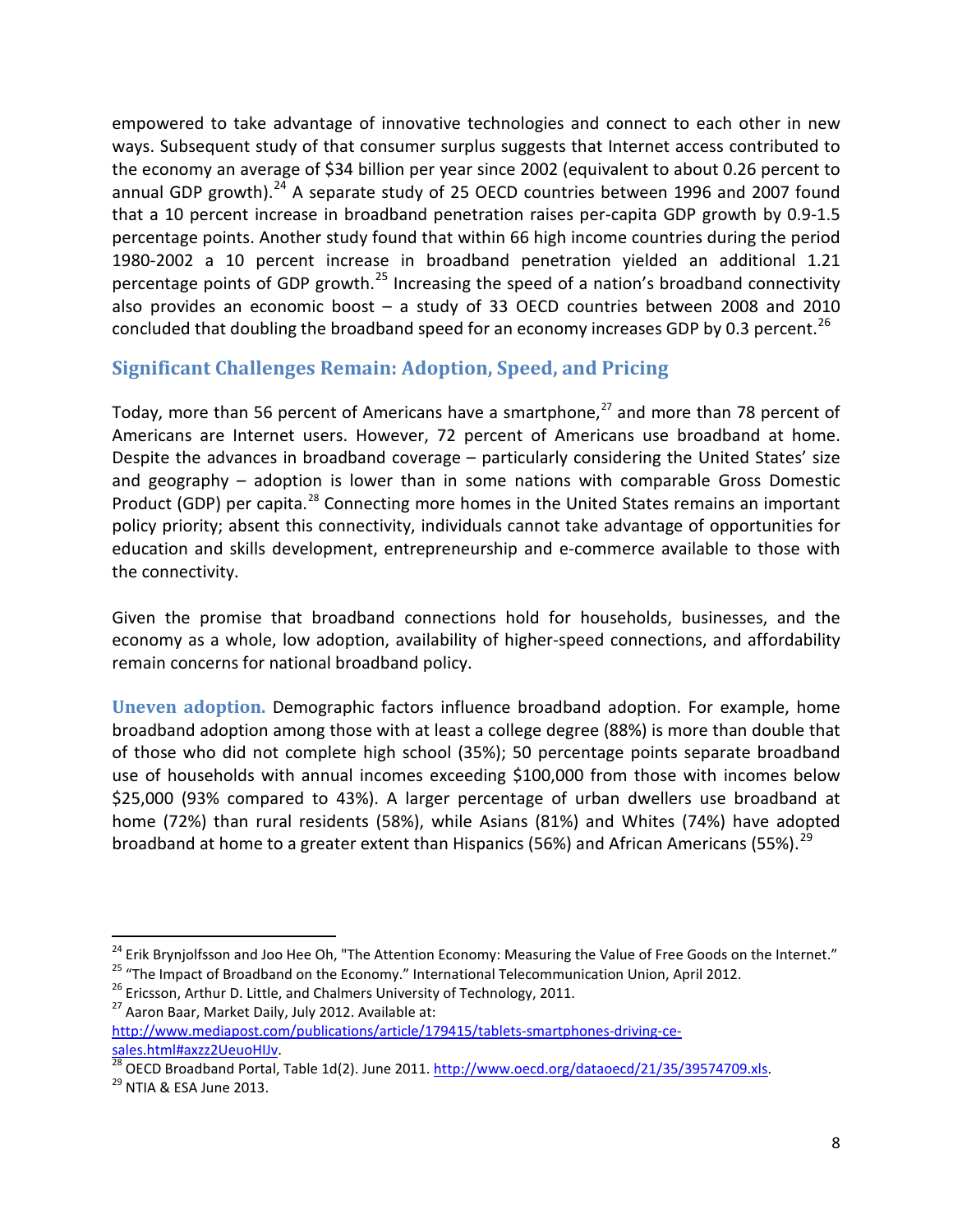In total, approximately 29 percent of Americans do not use broadband at home as of 2011 – this includes 8 percent of Americans who access the Internet only away from home (for instance at the workplace or an anchor institution such as a library or community center) and less than 3 percent of Americans who continue to use dial-up at home. Why do millions of these Americans who have access still choose not to subscribe? According to recent surveys, cost, skills and relevance remain major concerns.



#### **Figure 4: Percentage of Broadband Adoption by Demographic Group[30](#page-10-0)**

**Lack of Interest.** In 2011, almost half of all households that did not use the Internet at home reported they had no need or interest in going online. This was especially true for older Americans; 68 percent of Americans 65 years or older were likely to express no need or interest in using the Internet at home, compared to 21 percent of people between the ages of 16 and 44.

Those who frequently visit the Internet report using it for a variety of purposes. In 2011, users at least 25 years of age stated they rely on the Internet for: personal communications (77%); general information (66%); entertainment (48%); job searches, job training, or working from

<span id="page-10-0"></span> <sup>30</sup> NTIA & ESA June 2013.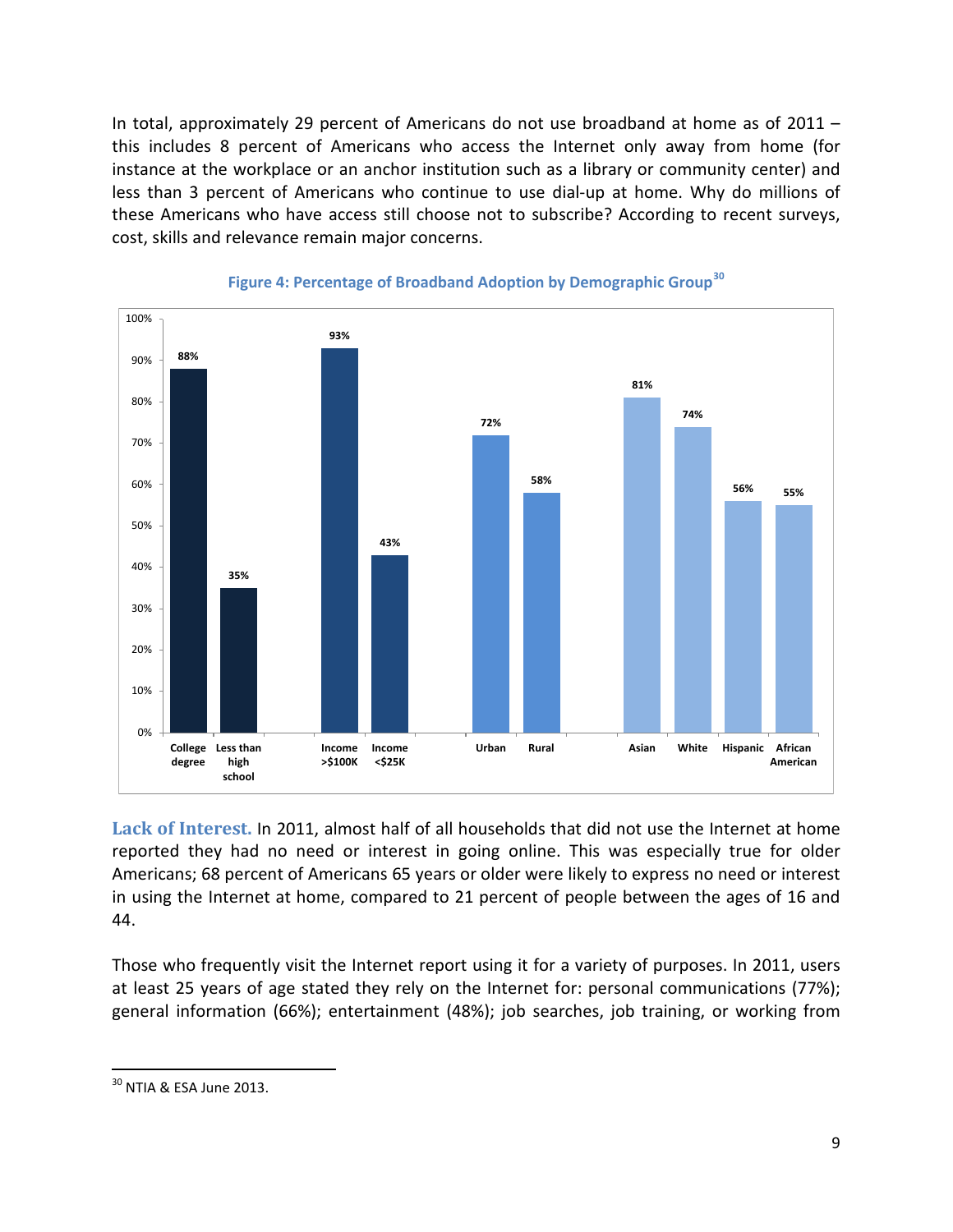home (29%); healthcare (27%); and education or schoolwork (23%), among others.<sup>[31](#page-11-0)</sup> NTIA's Broadband Technology Opportunities Program (BTOP) public computer center projects are helping to teach non-users about these benefits to encourage them to adopt this empowering technology. These surveys are corroborated by international data suggesting that broadband use in schools drives home adoption; in Portugal, for instance, students in schools with high-speed broadband were 20 percent more likely to adopt broadband at home.<sup>[32](#page-11-1)</sup>

**Affordability.** The second most common reason cited for lack of broadband adoption is affordability. In 2011, 28 percent of non-adopting households did not have broadband service at home primarily because of the expense of Internet service, an increase of four percentage points above 2010 data. Cost represents a significantly greater obstacle for lower income Americans: compared to 18 percent of households with annual incomes above \$50,000 that cited affordability as the main deterrent to going online, 32 percent of families with incomes below \$25,000 responded that the high cost of Internet service prevented them from using broadband at home.

The cost of broadband varies significantly based on speed, type of service package, and geographical location; the data about those costs also varies significantly. Based on a limited sample of prices available on provider websites, the FCC reports that in 2011 dollars, the average monthly price for a 1-5 Mbps connection was \$35, the average cost of a 5-15 Mbps connection was \$44, and the average price of a 15-25 Mbps connection was \$56.50.<sup>[33](#page-11-2)</sup> The cost of "triple-play" packages (Internet, TV, and phone) also vary. New America Foundation found that plan prices in the United States started at \$66/month for a basic package that included broadband speeds of 6 Mbps downstream and 1 Mbps upstream as well as TV and phone service. At the higher end, symmetrical service at 30 Mbps coupled with phone and TV was \$130/month. For a stand-alone wireline service, price varies significantly depending on location and provider. At around \$35, for example, a customer in San Francisco can subscribe to a 200 Mbps symmetrical connection; New York and Washington, D.C., residents can subscribe to a 25 Mbps down/2 Mbps up service; and citizens of Los Angeles can purchase a 10 Mbps down/1 Mbps up service.<sup>[34](#page-11-3)</sup> Most data indicate the price consumers pay has remained steady or increased year-to-year, even though speed is increasing for those base prices over time; thus price remains one of the key challenges to increasing broadband adoption in the United States.

In addition to increasing adoption rates, the United States must also prepare for the increasing need for faster speeds by consumers, businesses and community anchor institutions. While broadband is accessible through multiple technologies at lower speeds, far fewer technologies

<span id="page-11-1"></span><span id="page-11-0"></span><sup>&</sup>lt;sup>31</sup> NTIA & ESA June 2013.<br><sup>32</sup> Rodrigo Belo, "Broadband in Schools: Effects on Student Performance and Spillovers for Household Internet

<span id="page-11-2"></span>Adoption." 2012. *Dissertations.* Paper 105. Available at: [http://repository.cmu.edu/dissertations/105.](http://repository.cmu.edu/dissertations/105)<br><sup>33</sup> FCC, "International Broadband Data Report." Available at: http://www.fcc.gov/document/international-<br>broadband-da

<span id="page-11-3"></span> $34$  New America Foundation, "The Cost of Connectivity." July 2012. Available at: [http://oti.newamerica.net/publications/policy/](http://oti.newamerica.net/publications/policy/%20the_cost_of_connectivity) the cost of connectivity.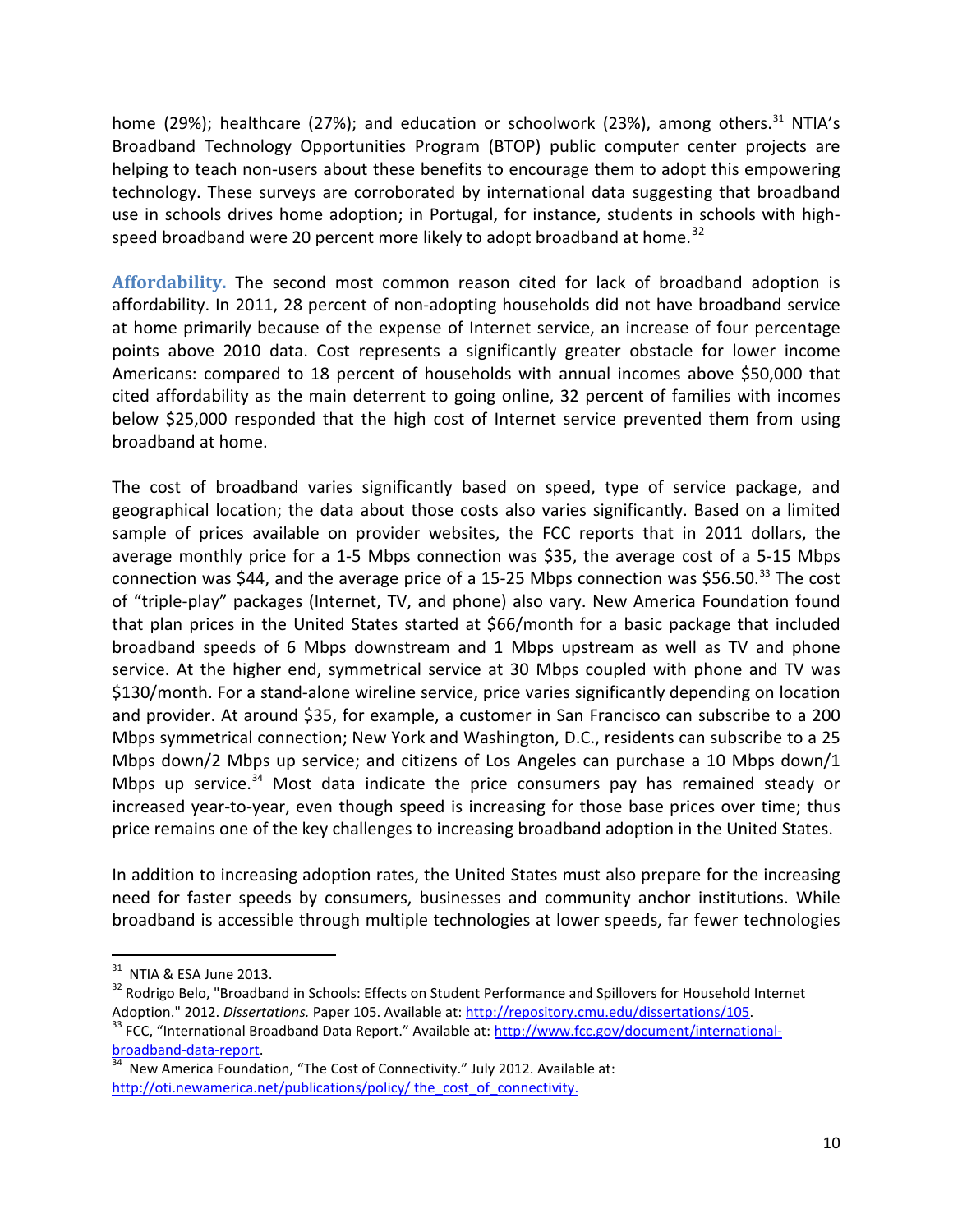offer the faster speeds necessary to take full advantage of emerging innovations (see below).<sup>[35](#page-12-1)</sup> For example, while cable, DSL, and mobile wireless are all widely available at basic broadband speeds, at 25 Mbps, only cable (76.42%) is widely available, followed next by fiber (18.72%).

|                       | ≥25 Mbps | $\geq 50$ | $\geq 100$ | $\geq 1$ Gbps |
|-----------------------|----------|-----------|------------|---------------|
| <b>Cable</b>          | 76.42%   | 72.63%    | 44.20%     | 0.00%         |
| <b>DSL</b>            | 7.21%    | 0.11%     | 0.01%      | 0.00%         |
| <b>Fiber</b>          | 18.72%   | 18.25%    | 6.79%      | 3.16%         |
| <b>Fixed Wireless</b> | 4.88%    | 2.99%     | 1.78%      | 0.00%         |
| <b>Mobile</b>         | 0.00%    | 0.00%     | 0.00%      | 0.00%         |
| <b>Copper</b>         | 1.46%    | 0.27%     | 0.12%      | 0.01%         |

**Figure 5: Percentage of Population with Access to Top-Tier Broadband Speeds[36](#page-12-2)**

While it is a positive development that users often have the opportunity to choose among wired and wireless services at basic speeds, high-speed connections continue to show room for improvement both in availability, cost, and competition, particularly as more homes, companies and community institutions require higher speeds.

#### <span id="page-12-0"></span>**Disparity Between Urban and Rural Access**



**Figure 6: Broadband Availability by Urban and Rural (June 2012)[37](#page-12-3)**

<span id="page-12-1"></span><sup>&</sup>lt;sup>35</sup> This graphic, available at [http://ctcnet.us/DataSpeeds.jpg,](http://ctcnet.us/DataSpeeds.jpg) provides a visual depiction of the speed capabilities of various types of broadband technology.<br><sup>36</sup> NTIA May 2013.<br><sup>37</sup> The U.S. Census Bureau categorizes each census block in the country as either "rural" or "urban." The criteria

<span id="page-12-2"></span>

<span id="page-12-3"></span>defining the 2010 Census urban areas are available a[t http://www.census.gov/geo/www/ua/fedregv76n164.pdf;](http://www.census.gov/geo/www/ua/fedregv76n164.pdf) see als[o http://www.census.gov/geo/www/ua/uafaq.html\)](http://www.census.gov/geo/www/ua/uafaq.html).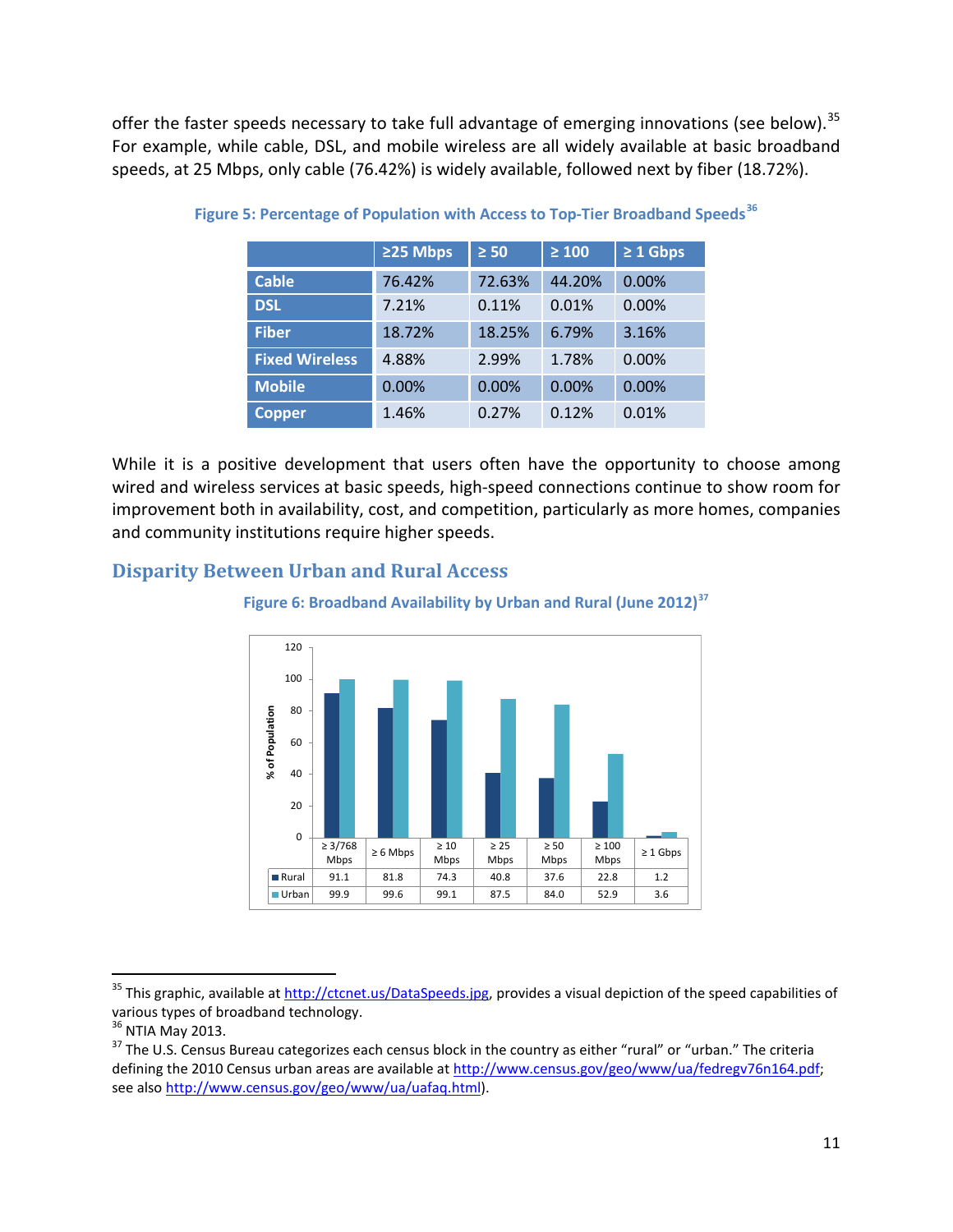Of great concern is also the disparity between urban and rural access, as well as uneven distribution of high-speed access across certain underserved geographies. Today, while almost 100 percent of urban residents have access to download speeds of at least 6 Mbps, only about 82 percent of residents in rural communities can access those speeds. The disparity is even more pronounced at higher speeds: almost 88 percent of urban residents have access to speeds of 25 Mbps, but less than half that percentage, about 41 percent, have access to those speeds in rural communities. Of course not all users require those higher speeds, and satellite and terrestrial wireless technologies continue to deliver promising improvements. But even considering the higher costs often associated with providing broadband to rural areas, limits in availability should not hold back rural populations seeking higher-speed, high quality Internet access.

Access to broadband in rural communities also differs considerably by state. In 10 states and four territories, 20 percent or less of the rural population has access to speeds of 25 Mbps. In 15 states and Puerto Rico, between 21 percent and 40 percent of the rural population has access to speeds of 25 Mbps. In only 12 states do more than 60 percent of their rural populations have access to at least this speed.<sup>[38](#page-13-0)</sup>





<span id="page-13-0"></span> $38$  The District of Columbia is not included in these figures because all of its population is urban.<br> $39$  NTIA Mav 2013.

<span id="page-13-1"></span>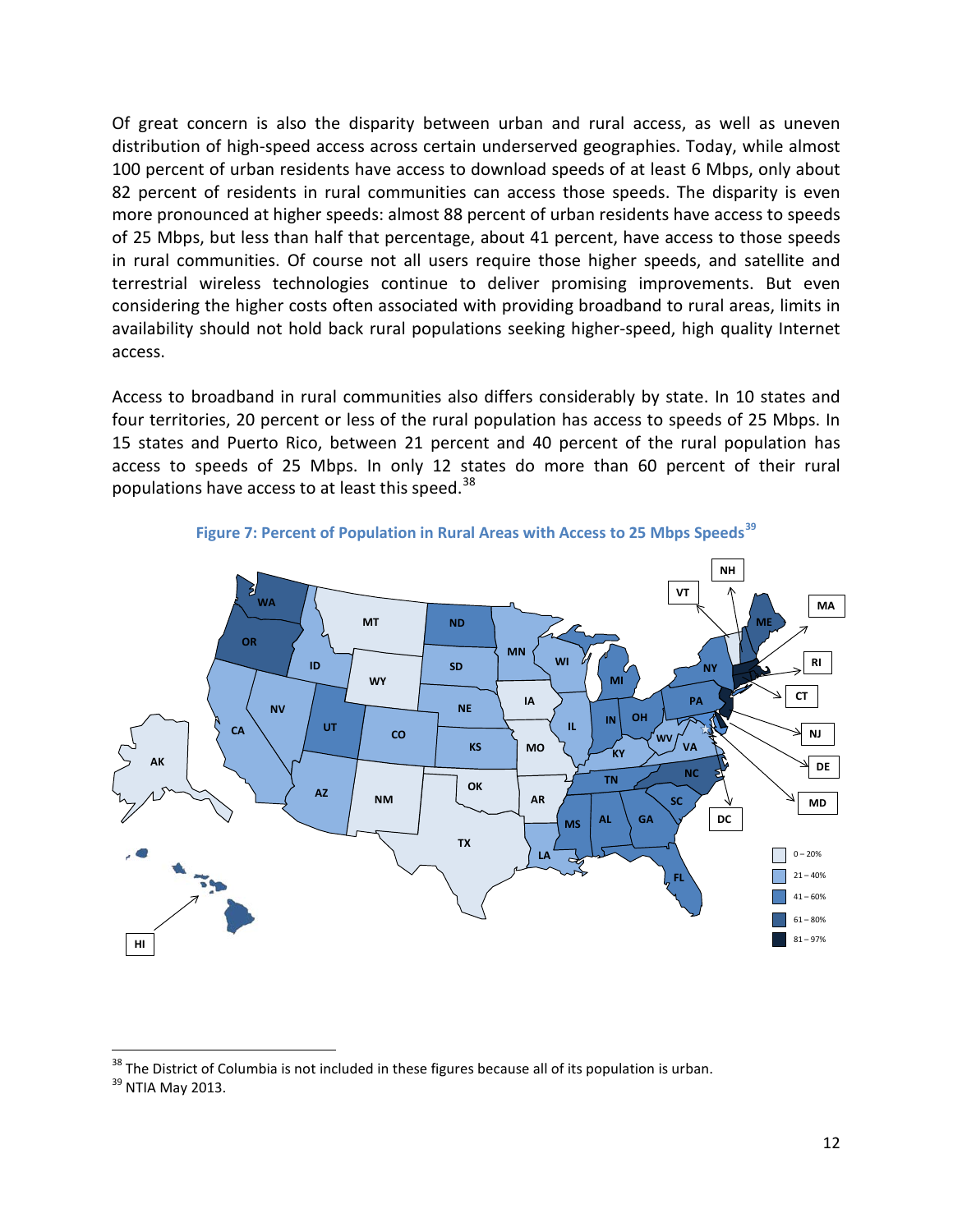The tables below highlight those states with the greatest broadband access at the middle three tiers of available speeds, as well as those with the least such access.

|                | Most Access: $\geq 10$ Mbps |        | Most Access: ≥ 25 Mbps |                      |        | Most Access: ≥ 50 Mbps |               |        |
|----------------|-----------------------------|--------|------------------------|----------------------|--------|------------------------|---------------|--------|
| 1              | DC.                         | 100%   | 1                      | Rhode Island         | 99.62% | $\mathbf{1}$           | Rhode Island  | 99.62% |
| 2              | Rhode Island                | 99.80% | 2                      | Connecticut          | 99.09% | 2                      | DC            | 98.27% |
| 3              | Connecticut                 | 99.75% | 3                      | <b>DC</b>            | 98.44% | 3                      | Connecticut   | 97.08% |
| 4              | New Jersey                  | 99.48% | 4                      | New Jersey           | 97.77% | 4                      | Hawaii        | 96.94% |
| 5              | Delaware                    | 99.29% | 5                      | Hawaii               | 96.94% | 5                      | Massachusetts | 96.55% |
| 6              | Massachusetts               | 99.16% | 6                      | <b>Massachusetts</b> | 96.84% | 6                      | New Jersey    | 96.37% |
| $\overline{7}$ | Maryland                    | 98.99% | $\overline{7}$         | Delaware             | 95.81% | 7                      | Delaware      | 95.78% |
| 8              | Hawaii                      | 98.70% | 8                      | Washington           | 95.28% | 8                      | Washington    | 94.76% |
| $\mathbf{q}$   | Florida                     | 98.47% | 9                      | Oregon               | 92.73% | $\mathbf{q}$           | Oregon        | 92.20% |
| 10             | New York                    | 98.39% | 10                     | California           | 91.22% | 10                     | New York      | 90.97% |
| 11             | Utah                        | 98.35% | 11                     | <b>New York</b>      | 91.04% | 11                     | California    | 89.56% |
| 12             | Washington                  | 98.15% | 12                     | Florida              | 90.71% | 12                     | Utah          | 89.22% |
| 13             | California                  | 97.95% | 13                     | Utah                 | 90.71% | 13                     | Maryland      | 88.91% |
| 14             | Pennsylvania                | 97.15% | 14                     | Maryland             | 89.46% | 14                     | Nevada        | 84.33% |
| 15             | <b>Illinois</b>             | 96.90% | 15                     | <b>Illinois</b>      | 87.53% | 15                     | Michigan      | 83.05% |

#### **Figure 8: 15 States with Most Broadband Access at 10, 25 and 50 Mbps[40](#page-14-0)**

#### **Figure 9: Five States with Least Broadband Access at 10, 25 and 50 Mbps**

| Least Access: $\geq 10$ Mbps |               |        | Least Access: $\geq$ 25 Mbps |          |        | Least Access: $\geq$ 50 Mbps |                   |        |
|------------------------------|---------------|--------|------------------------------|----------|--------|------------------------------|-------------------|--------|
| 47                           | Wyoming       | 81.58% | 47                           | Arkansas | 28.54% | 47                           | lowa              | 19.81% |
| 48                           | Alaska        | 81.40% | 48                           | Wyoming  | 22.17% | 48                           | <b>New Mexico</b> | 10.85% |
| 49                           | Mississippi   | 78.57% | 49                           | Vermont  | 20.48% | 49                           | Wyoming           | 2.27%  |
| 50                           | Montana       | 75.52% | 50                           | Montana  | 12.71% | 50                           | Montana           | 1.42%  |
| 51                           | West Virginia | 69.69% | 51                           | Alaska   | 0.06%  | 51                           | Alaska            | 0.00%  |

<span id="page-14-0"></span>NTIA May 2013.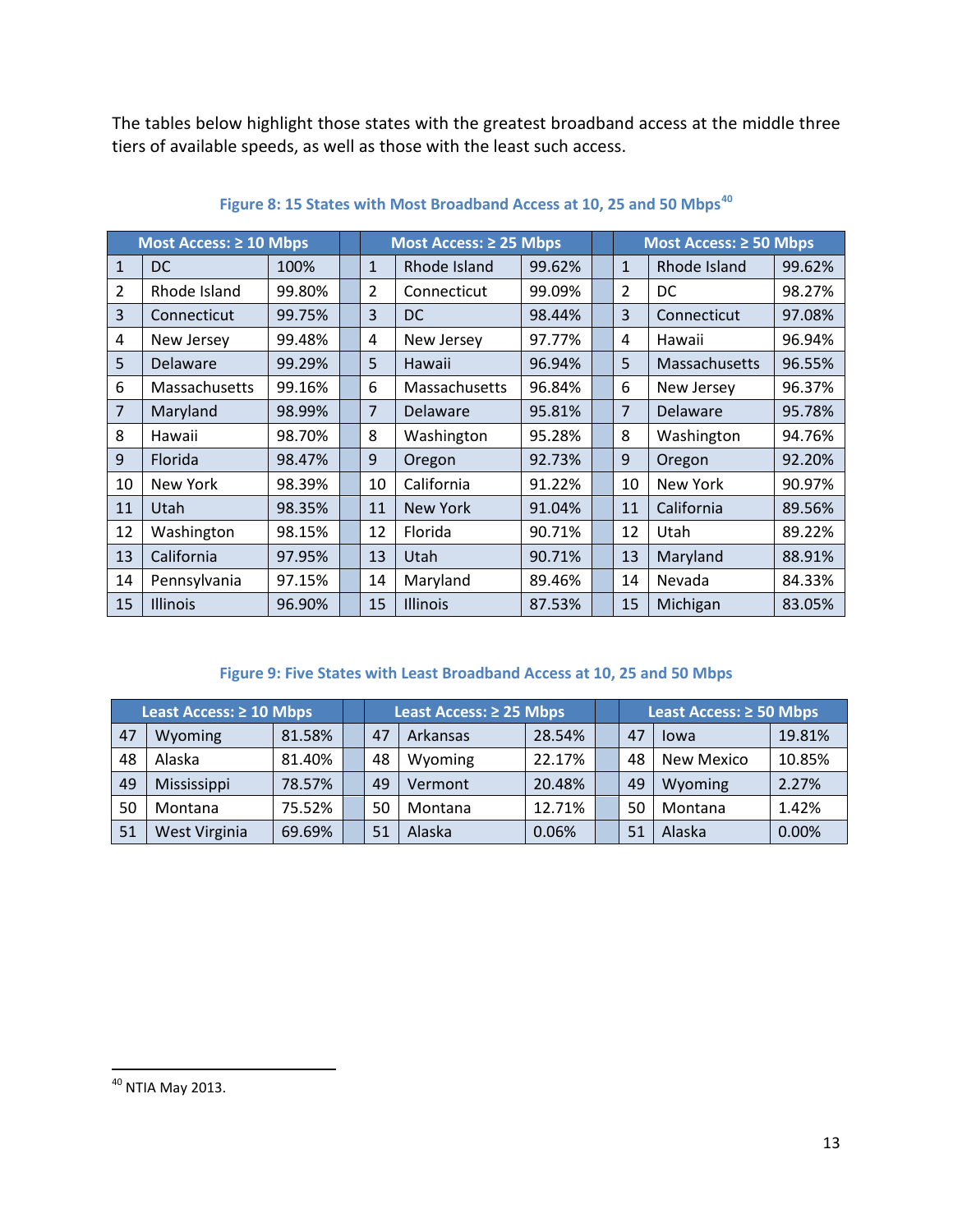# <span id="page-15-0"></span>**II. The Obama Administration's Contributions**

#### *KEY POINTS*

- $\triangleright$  More than \$2.8 billion invested in over 220 projects that have already built and improved over 90,000 miles of broadband infrastructure and made high-speed connections available to about 14,000 community institutions.
- $\triangleright$  Created tax incentives to spur one of the largest private-sector infrastructure investments in history.
- $\triangleright$  On track to ensure that at least 98% of Americans have access to 4G wireless broadband service by 2016, and to free up 500 MHz of wireless spectrum for commercial use.

*Once we emerge from the immediate crisis, the long-term economic gains to communities that have been left behind in the digital age will be immeasurable. Studies have shown that when communities adopt broadband access, it can lead to hundreds of thousands of new jobs. Broadband can remove geographic barriers between patients and their doctors. It can connect our kids to the digital skills and 21st century education required for the jobs of the future. And it can prepare America to run on clean energy by helping us upgrade to a smarter, stronger, more secure electrical grid.*

*-* President Barack Obama, July 2, 2010

The Obama Administration has made a number of contributions to the rapid growth of highspeed broadband, including (1) stoking broadband investment through the Recovery Act; (2) providing tax incentives for business investment; (3) freeing up spectrum for mobile broadband; and (4) a light-touch, multi-stakeholder approach to regulation that has fostered both innovation in applications and deployment of infrastructure.

#### <span id="page-15-1"></span>**Recovery Act Investment in Broadband**

One important goal of the Recovery Act was to increase access to and drive adoption of broadband across America, including an important \$6.9 billion upgrade to the nation's broadband infrastructure. As part of the appropriation, \$4.4 billion was administered by the Department of Commerce's NTIA to deploy broadband infrastructure, support public computer centers and encourage adoption of broadband. The remaining \$2.5 billion was directed to the Department of Agriculture's Rural Utilities Service (RUS) to expand broadband access in rural areas.

Under the RUS's Broadband Initiatives Program, over \$1.4 billion has been awarded to 105 broadband projects in 37 states and one territory. NTIA's Broadband Technology Opportunities Program (BTOP) received more than 2,800 applications requesting more than \$36 billion in support for potential projects in all 50 states and territories. Grant recipients were required to show that "but for" these Federal grant funds, there would not be a business case to serve these communities. As of the end of May 2013, NTIA had invested over \$2.8 billion in over 220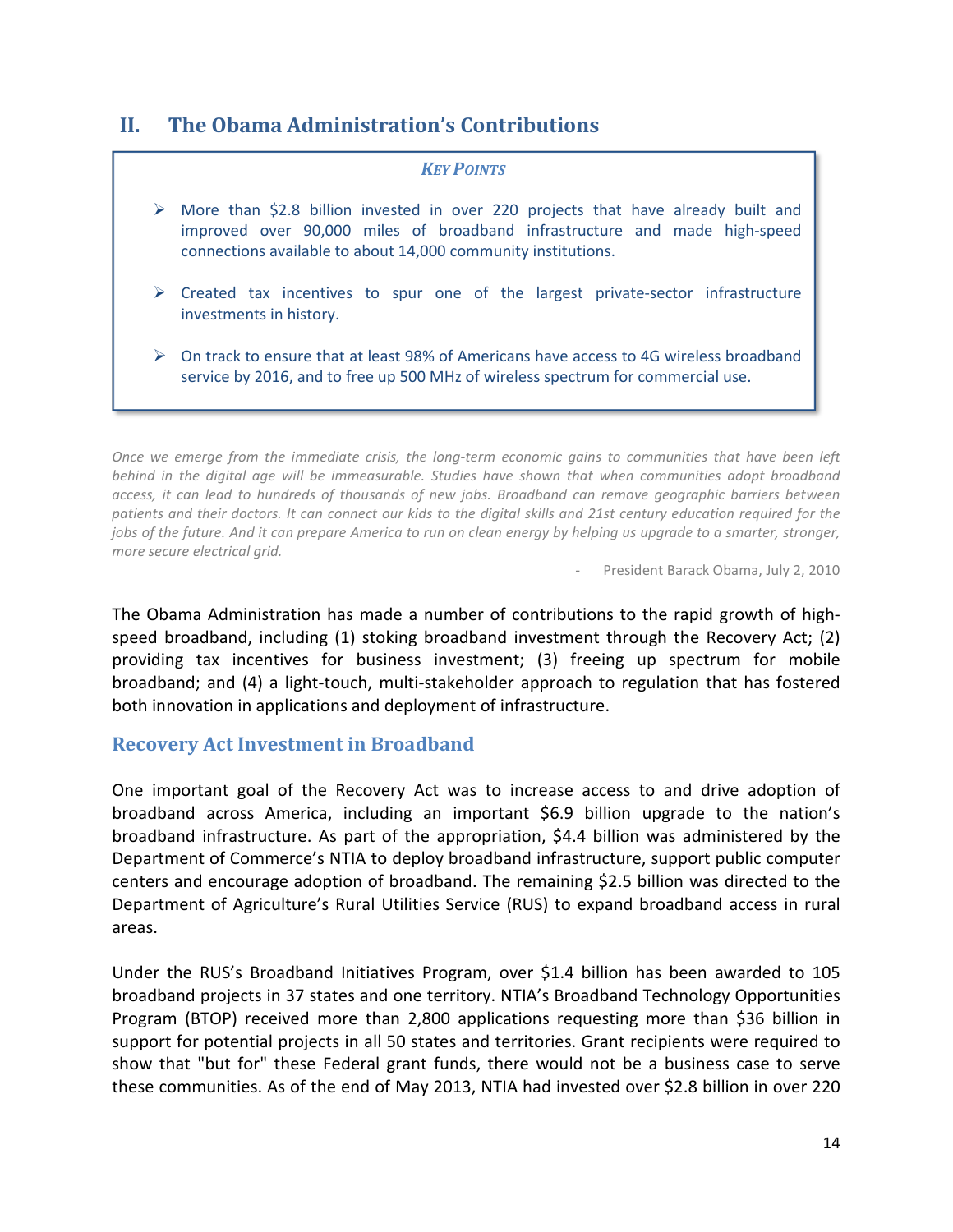projects in every state, territory and the District of Columbia, the vast majority of which has been spent building and improving over 90,000 miles of broadband infrastructure and making high-speed connections available to about 14,000 community institutions across the country.<sup>[41](#page-16-0)</sup>

BTOP grants fell into three categories:

- *1. Comprehensive Community Infrastructure.* Projects to deploy new or improved broadband facilities (e.g., laying new fiber-optic cables or upgrading wireless towers) and to connect "community anchor institutions" including schools, libraries, hospitals, and public safety facilities. These networks help ensure sustainable community growth and provide the foundation for enhanced household and business broadband Internet services.
- *2. Public Computer Centers.* Projects to establish new public computer facilities or upgrade existing ones that provide broadband access to the general public or to specific vulnerable populations, such as low-income individuals, the unemployed, seniors, children, minorities, and people with disabilities.
- *3. Sustainable Broadband Adoption.* Projects that focus on increasing broadband Internet usage and adoption, including among vulnerable populations where broadband technology traditionally has been underutilized. Many projects include digital literacy training and outreach campaigns to increase the relevance of broadband in people's everyday lives.

Additionally, through the State Broadband Initiative (SBI), NTIA awarded approximately \$293 million to 56 recipients, one grant each to the 50 states, five territories, and the District of Columbia. With this funding, states have been collecting and validating data biannually on the availability, speed, type, and location of broadband services, as well as the broadband services used by community anchor institutions, such as schools, libraries, and hospitals. The result of this effort is a pioneering data source, the National Broadband Map [\(www.broadbandmap.gov\)](http://www.broadbandmap.gov/) that has enabled the Administration to provide the best quality information on broadband services ever available in the United States. In addition, states are also using this grant funding to organize around broadband capacity building, using the data to drive policy and support local and regional efforts to compete in the digital economy.

These Recovery Act investments are helping to improve access to education and healthcare services as well as boost economic development for communities stymied by limited or no access to high-speed broadband. The investments in broadband infrastructure, public computer centers, and sustainable adoption have helped provide job training to the unemployed or under-employed, helped school children access the materials they need to learn, allowed rural

<span id="page-16-0"></span><sup>&</sup>lt;sup>41</sup> For a visualization of the BTOP investments, see NTIA's Connecting America's Communities interactive map at [http://www2.ntia.doc.gov/BTOPmap/.](http://www2.ntia.doc.gov/BTOPmap/)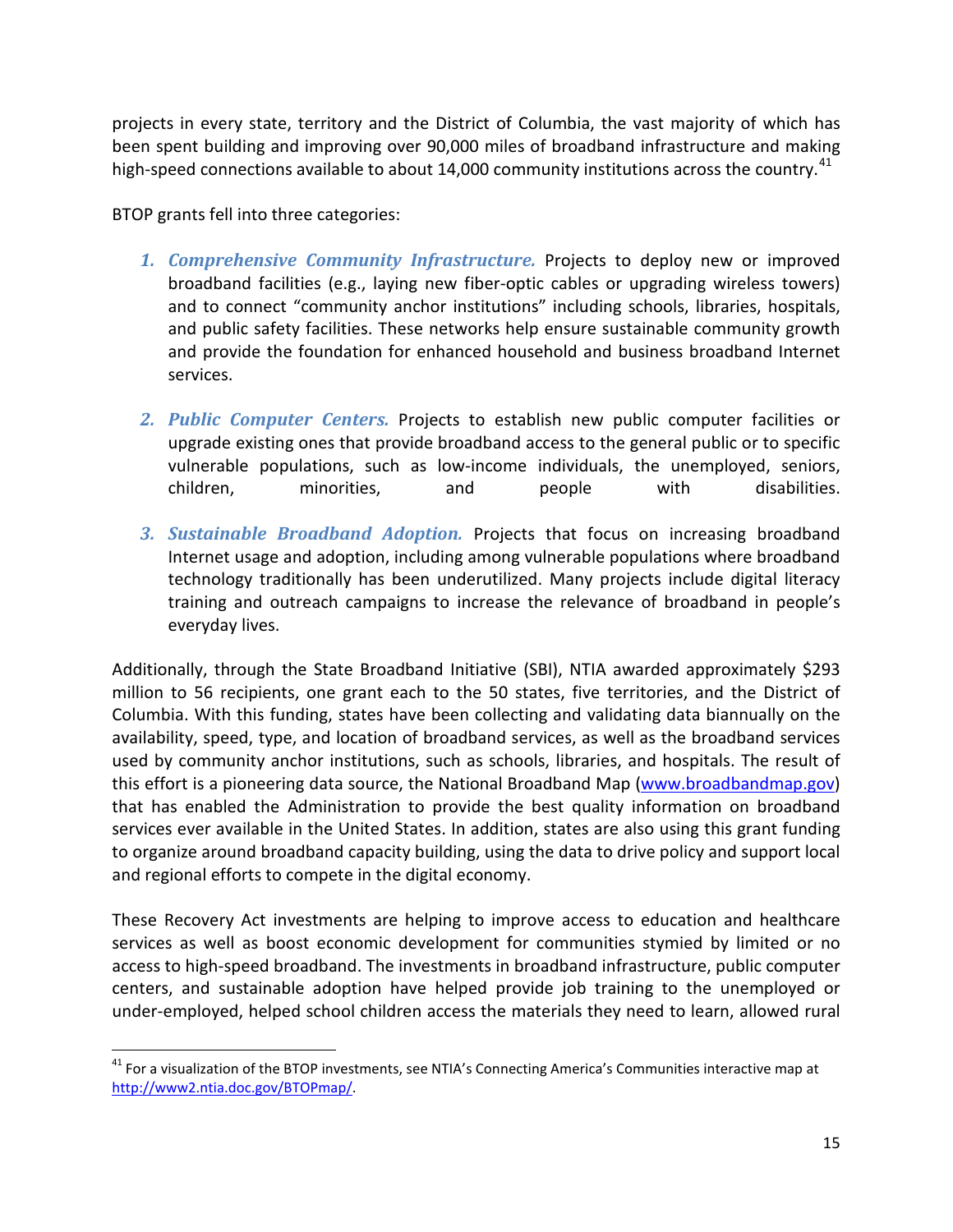doctors to connect to more specialized medical centers, and enabled small businesses to offer their services to national and international markets. BTOP projects, for example, have already delivered about 10 million hours of technology training to about 2.8 million users. Important lessons about how to overcome barriers to adoption are captured in [NTIA's Broadband](http://www2.ntia.doc.gov/files/toolkit_042913.pdf)  [Adoption Toolkit](http://www2.ntia.doc.gov/files/toolkit_042913.pdf) – a further return on the nation's investment.<sup>[42](#page-17-1)</sup>

BTOP accompanied another important development in expanding broadband access: the Federal Communications Commission's *Connect America Fund.* After a decade of unsuccessful reform attempts, the FCC voted unanimously in October 2011 to overhaul the Universal Service Fund (USF).<sup>[43](#page-17-2)</sup> The USF was originally designed as a program for delivering telephone service to rural America; its reform created the Connect America Fund to ensure broadband access to all Americans. The Connect America Fund is a public-private partnership that will over 10 years work to extend broadband to un-served consumers and communities across the country. As part of its overhaul, the Commission also established access to mobile broadband as a universal service goal for the first time, and created the Mobility Fund to spur deployment of advanced wireless infrastructure and eliminate dead zones. In their first phases of implementation, the Connect America Fund and Mobility Fund are already helping extend home broadband to nearly 400,000 previously un-served Americans and bring mobile broadband to up to 83,000 previously-uncovered road miles.

#### <span id="page-17-0"></span>**Tax Incentives for Private Investment**

Businesses making capital investments in broadband, like in other areas, are allowed to recover the cost of those expenditures over time through a depreciation expense deduction. By allowing an immediate deduction (or "expensing") of investment costs, the tax relief that the President has signed into law lowers the effective tax rate on income derived from business investments. (Expensing provisions reduce the after-tax cost of investment by allowing companies to deduct the cost of their investment in the year it purchases qualified tangible property and places that property into service, rather than stretching that deduction out based on the depreciation schedule for that investment.) This incentive increases the effective rate of return on investment, leading companies to make investments that might otherwise be unattractive.

The President signed into law one of the largest temporary tax incentives for investment in American history, which has played a key role in accelerating and increasing investment across the economy – and particularly in telecommunications. In addition to this incentive expensing that was in effect in 2011, the President also signed into law additional investment incentives every year since 2009.

<span id="page-17-1"></span> <sup>42</sup> NTIA's Broadband Adoption Toolkit, May 2013. Available at[: http://www.ntia.doc.gov/press-release/2013/ntia](http://www.ntia.doc.gov/press-release/2013/ntia-broadband-adoption-toolkit-shares-best-practices-across-us)[broadband-adoption-toolkit-shares-best-practices-across-us.](http://www.ntia.doc.gov/press-release/2013/ntia-broadband-adoption-toolkit-shares-best-practices-across-us)<br><sup>43</sup> Edward Wyatt, "F.C.C. Overhauls a Telephone Subsidy," New York Times, October 27, 2011,

<span id="page-17-2"></span>[http://www.nytimes.com/2011/10/28/business/fcc-overhauls-fund-for-broadband-service.html?\\_r=0.](http://www.nytimes.com/2011/10/28/business/fcc-overhauls-fund-for-broadband-service.html?_r=0) [http://hraunfoss.fcc.gov/edocs\\_public/attachmatch/FCC-11-161A1.pdf](http://hraunfoss.fcc.gov/edocs_public/attachmatch/FCC-11-161A1.pdf)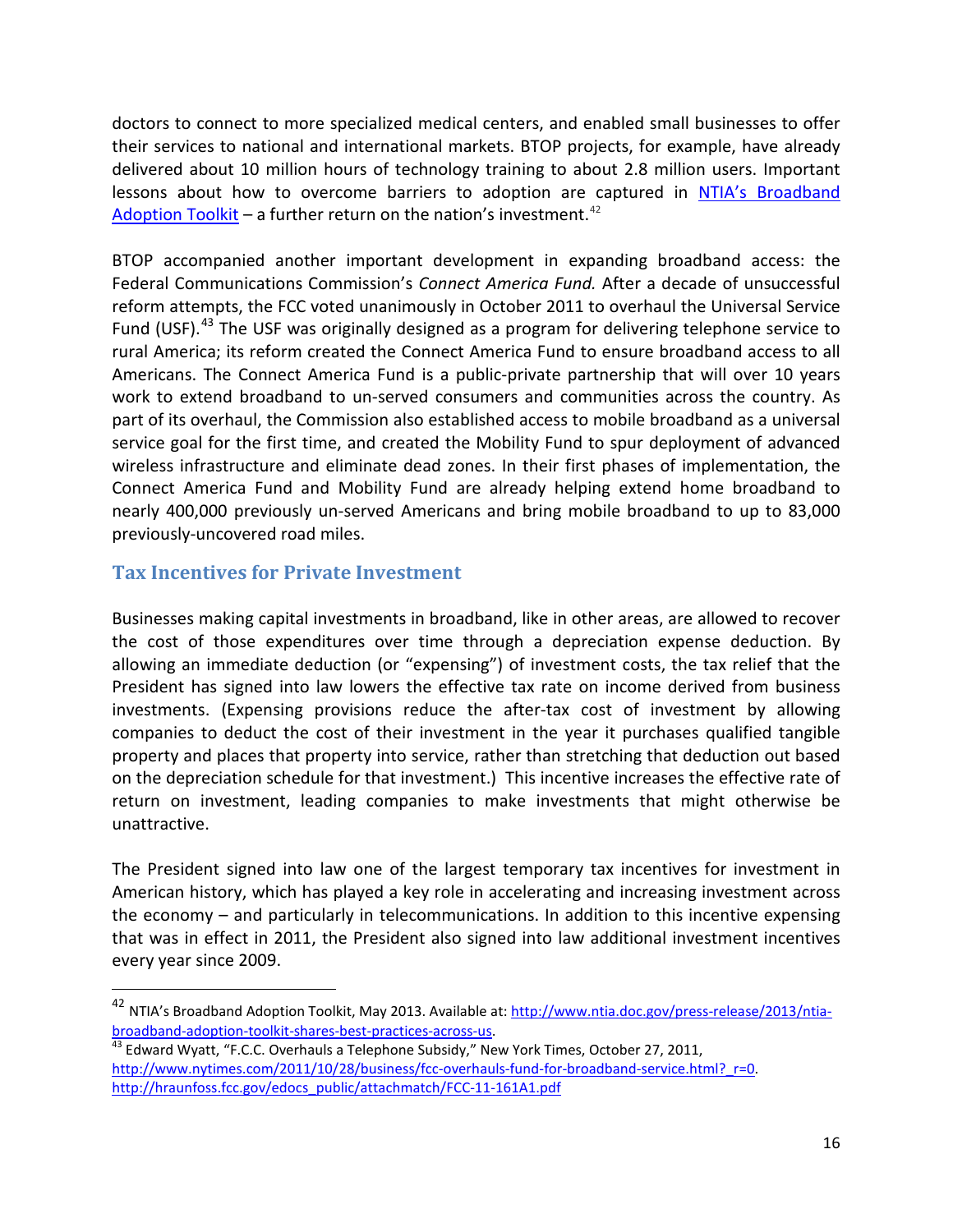Furthermore, by providing an immediate window of opportunity in which the costs of investing in qualified property are lower, a temporary expensing policy encourages firms to accelerate investment that they might delay for several years – an especially powerful incentive for investments in longer-lived assets, like broadband infrastructure.

As part of the 2009 Recovery Act, the President allowed businesses to recover the costs of certain capital expenditures made in 2008 and 2009 – including capital investments in broadband infrastructure – faster than under the ordinary schedule, by depreciating 50 percent of the cost in the year the investor placed the property in service. The President's 2010 Small Business Jobs Act extended this first-year 50 percent bonus depreciation for qualifying property purchased and placed in service in 2010.<sup>[44](#page-18-0)</sup>

In December 2010, the President signed into law legislation that provided immediate 100 percent expensing of investment costs, one of the largest temporary investment incentives in American history, which allowed businesses and investors to deduct immediately the full cost of broadband investments rather than having to depreciate them over time – a benefit that Treasury estimated could encourage \$50 billion in total additional investment.<sup>[45](#page-18-1)</sup> The American Taxpayer Relief Act provided 50 percent bonus depreciation for investments made in 2013.<sup>[46](#page-18-2)</sup>

This tax incentive had an especially significant effect on the broadband industry. In a joint 2011 letter, leaders from Comcast and Time Warner described the effect expensing had on their ability to invest in broadband infrastructure: "Despite the downturn in the economy, the cable communications sector has been able to continue steady investment and to retain jobs as a result of policies like 100 percent expensing."<sup>[47](#page-18-3)</sup> And in 2010, the Independent Telephone & Telecommunications Alliance (ITTA) released a statement commending Congress for passing the President's Small Business Jobs Act "and specifically for the inclusion of bonus depreciation language included in the Act … [which] will allow ITTA member companies to accelerate broadband investment and deliver the economic, educational, and healthcare opportunities that broadband provides."[48](#page-18-4)

<span id="page-18-1"></span><span id="page-18-0"></span><sup>&</sup>lt;sup>44</sup> The While House Blog, "President Obama Signs Small Business Jobs Act - Learn What's In It," Sep. 2010. Available at: <http://www.whitehouse.gov/blog/2010/09/27/president-obama-signs-small-business-jobs-act-learn-whats-it> 45 The U.S. Department of Treasury, "The Case of Temporary 100 Percent Expensing; Encouraging Business to Expand Now By Lowering the Cost of Investment," Oct. 2010. Available at [http://www.whitehouse.gov/sites/](http://www.whitehouse.gov/sites/%20default/files/expensing_report.pdf)  [default/files/expensing\\_report.pdf.](http://www.whitehouse.gov/sites/%20default/files/expensing_report.pdf)<br><sup>46</sup> The White House Office of the Press Secretary, "Fact Sheet: The Tax Agreement: A Victory for Middle-Class

<span id="page-18-2"></span>Families and the Economy," Jan. 2013. Available at: http://www.whitehouse.gov/the-press-office/2013/01/01/<br>fact-sheet-tax-agreement-victory-middle-class-families-and-economy.

<span id="page-18-3"></span><sup>&</sup>lt;sup>47</sup> Kyle McSlarrow and Gail MacKinnon, letter to the Honorable John Boehner, Dec. 2011. Available at http://waysandmeans.house.gov/uploadedfiles/comcast time warner.pdf.

<span id="page-18-4"></span><sup>&</sup>lt;sup>48</sup> Press statement, "ITTA Commends Congress for Passage of Bonus Depreciation," Sep. 2010. Available at [http://www.itta.us/advocacy/2010/BONUS%20DEPRECIATION%20SBJCA%2092310%20207%20\(f\).pdf.](http://www.itta.us/advocacy/2010/BONUS%20DEPRECIATION%20SBJCA%2092310%20207%20(f).pdf)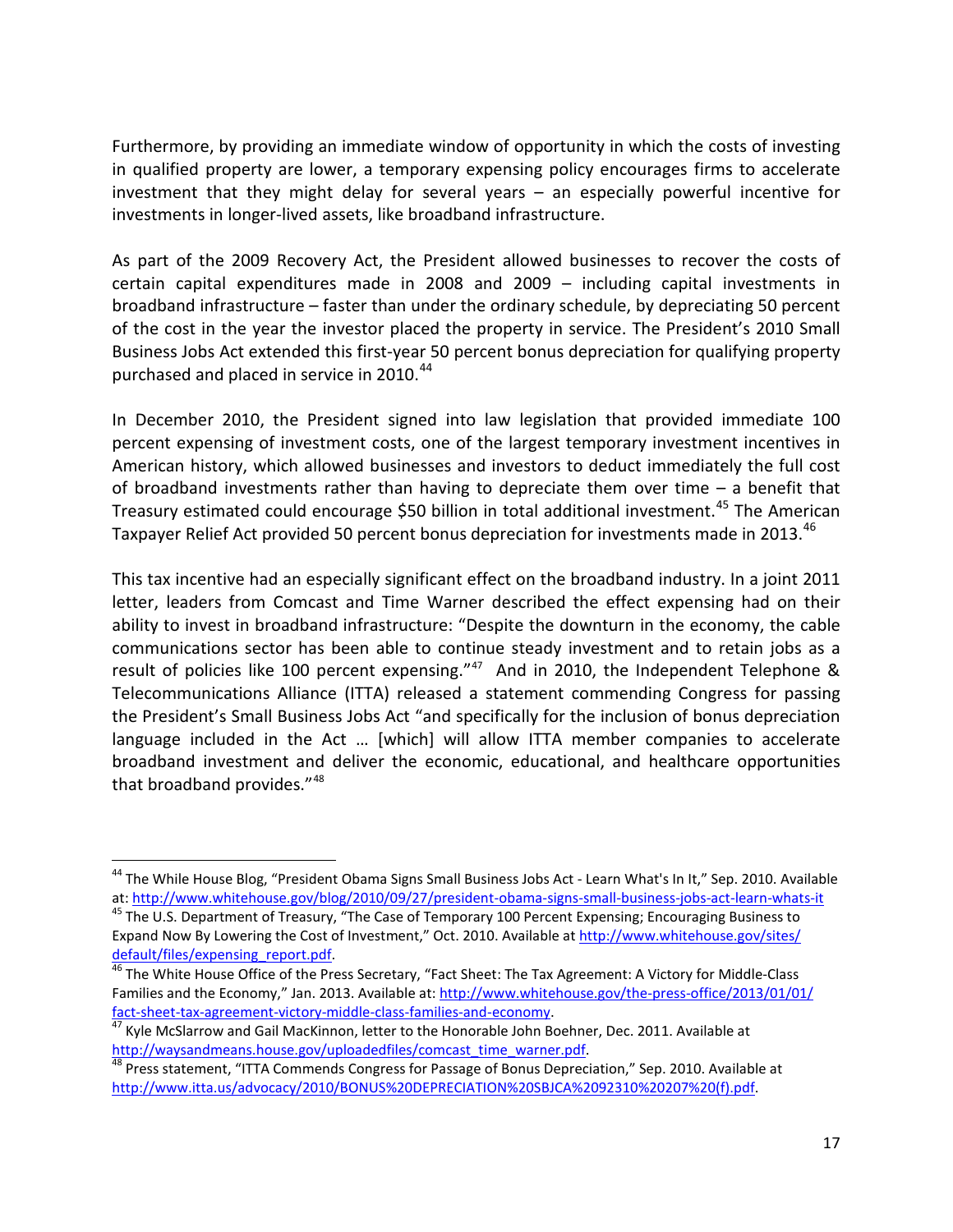#### <span id="page-19-0"></span>**Freeing Spectrum for New Innovation**

As the President stated in June 2010, "America's future competitiveness and global technology leadership depend, in part, upon the availability of additional spectrum. The world is going wireless and we must not fall behind." The need for spectrum is a constant refrain, and the Administration continues to devote significant attention to the issue.

The public policy imperative was highlighted by the Council of Economic Advisors that, in its February 2012 report, concluded, "it is unlikely that wireless carriers will be able to accommodate this surging demand without additional spectrum...In short, the projected growth in data traffic can be achieved only by making more spectrum available for wireless use."<sup>[49](#page-19-1)</sup> Private-sector studies have reached similar conclusions, noting that wireless data traffic in North America is likely to increase 100-fold between 2009 and 2016.<sup>[50](#page-19-2)</sup>

To address this need, in 2010 the President directed NTIA to work with the FCC to re-purpose 500 MHz of spectrum from existing Federal or nonfederal use to wireless broadband within 10 years, almost doubling the amount of spectrum available for that use. The challenge to NTIA and the agencies was a daunting one: within the spectrum bands best suited for wireless broadband service, dozens of Federal agencies operate thousands of spectrum-dependent systems supporting national defense, law enforcement, and severe weather forecasting, among other vital Federal missions. Yet within just a few months, NTIA had identified 115 MHz of federally-assigned spectrum that could be re-purposed for broadband and described its plan and methodology for reviewing additional spectrum bands to reach the 500 MHz goal. In executing upon that plan, NTIA supported the formation of working groups made up of representatives of Federal agencies, commercial broadband providers, and other stakeholders who are engaged in unprecedented collaborative efforts to free up more spectrum for the FCC to allocate to wireless broadband service while safeguarding critical Federal activities.

In parallel with these efforts, the President announced in his 2011 State of the Union address a commitment to ensure that at least 98 percent of Americans had access to 4G wireless broadband service by 2016. Thanks to private and public investments resulting from spectrum policy, tax incentives, Recovery Act investments, and competition policy, we are on track to achieve the goals of bringing 4G to nearly all Americans by the President's deadline.

Central to the President's wireless agenda are the spectrum provisions he proposed in the American Jobs Act, which were carried forward in the Middle Class Tax Relief and Job Creation Act of 2012. This legislation expanded the FCC's authority to auction spectrum, enabling more robust wireless broadband service for consumers while also raising billions of dollars in

<span id="page-19-1"></span><sup>49</sup> Council of Economic Advisors, "The Economic Benefits of New Spectrum for Wireless Broadband," Feb. 2012. Available at: [http://www.whitehouse.gov/sites/default/files/cea\\_spectrum\\_report\\_2-21-2012.pdf.](http://www.whitehouse.gov/sites/default/files/cea_spectrum_report_2-21-2012.pdf) 50Cisco's Visual Networking Index: Forecast and Methodology, May 2013. Available at:

<span id="page-19-2"></span>[http://www.cisco.com/en/US/solutions/collateral/ns341/ns525/ns537/ns705/ns827/white\\_paper\\_c11-](http://www.cisco.com/en/US/solutions/collateral/ns341/ns525/ns537/ns705/ns827/white_paper_c11-481360_ns827_Networking_Solutions_White_Paper.html) [481360\\_ns827\\_Networking\\_Solutions\\_White\\_Paper.html.](http://www.cisco.com/en/US/solutions/collateral/ns341/ns525/ns537/ns705/ns827/white_paper_c11-481360_ns827_Networking_Solutions_White_Paper.html)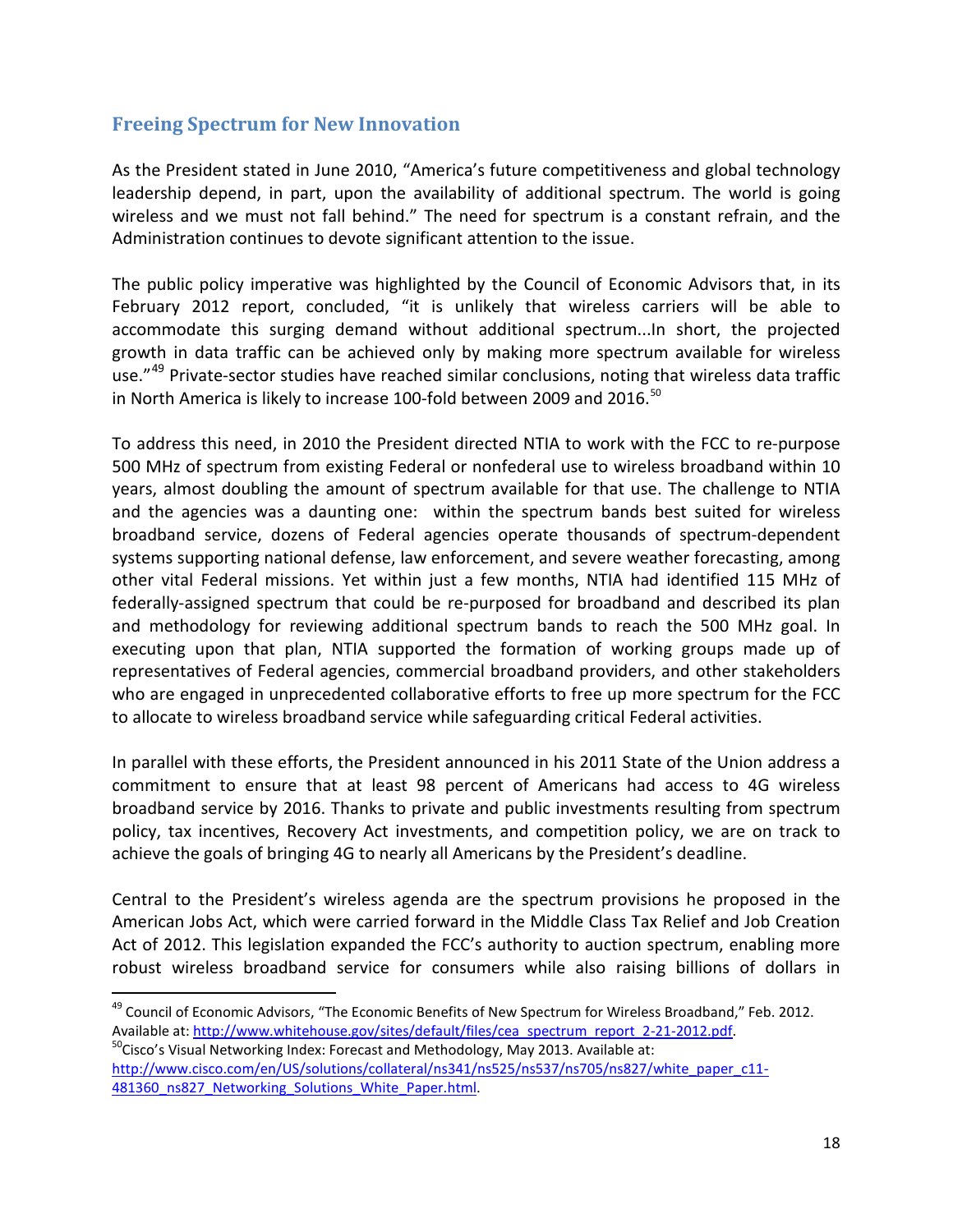revenue. The most innovative feature of the bill is the grant of authority to the FCC to design and conduct "incentive auctions," in which television broadcasters can voluntarily bid on the right to relinquish some or all of their spectrum rights in return for some of the proceeds raised when that spectrum is auctioned for flexible use, such as wireless broadband. The FCC has proposed rules for the incentive auctions and is reviewing public comments now.

In addition to providing incentives for federal agencies sharing or relocating from spectrum reallocated to commercial users, last year's legislation also established the First Responders Network Authority, or FirstNet, an independent authority within NTIA tasked with the design and deployment of a nationwide interoperable wireless network for first responders. FirstNet will empower regional, state, local, tribal, and territorial public safety agencies with the advantages of nationwide scale and interoperability across boundaries, while also giving them local control and flexibility. At the same time, with dedicated spectrum of its own and \$7 billion in funding from spectrum auctions, FirstNet will partner with commercial providers and other stakeholders to expand wireless broadband access across the nation.

In comparison to other nations, the United States ranks among the top countries in current licensed spectrum available for mobile broadband, and while we cannot predict the amount of spectrum freed by the incentive auctions, this forthcoming spectrum — combined with Federal repurposing — are likely to keep the United States well atop other nations in mobile broadband allocation.

| Country       | <b>Current</b> | <b>Pipeline</b> | <b>Current + Pipeline</b> |
|---------------|----------------|-----------------|---------------------------|
| <b>USA</b>    | 608            | $55+$           | $663+$                    |
| Australia     | 478            | 230             | 708                       |
| <b>Brazil</b> | 554            | $\overline{0}$  | 554                       |
| China         | 227            | 360             | 587                       |
| France        | 555            | 50              | 605                       |
| Germany       | 615            | $\overline{0}$  | 615                       |
| <b>Italy</b>  | 540            | 20              | 560                       |
| Japan         | 500            | 10              | 510                       |
| Spain         | 540            | 60              | 600                       |
| U.K.          | 353            | 265             | 618                       |

#### **Figure 10: Summary of Total Available Licensed Spectrum Available for Mobile Broadband (in megahertz)**

*Note: US pipeline numbers do not include the significant amount of spectrum that will be made available for mobile broadband from incentive auctions and federal repurposing.*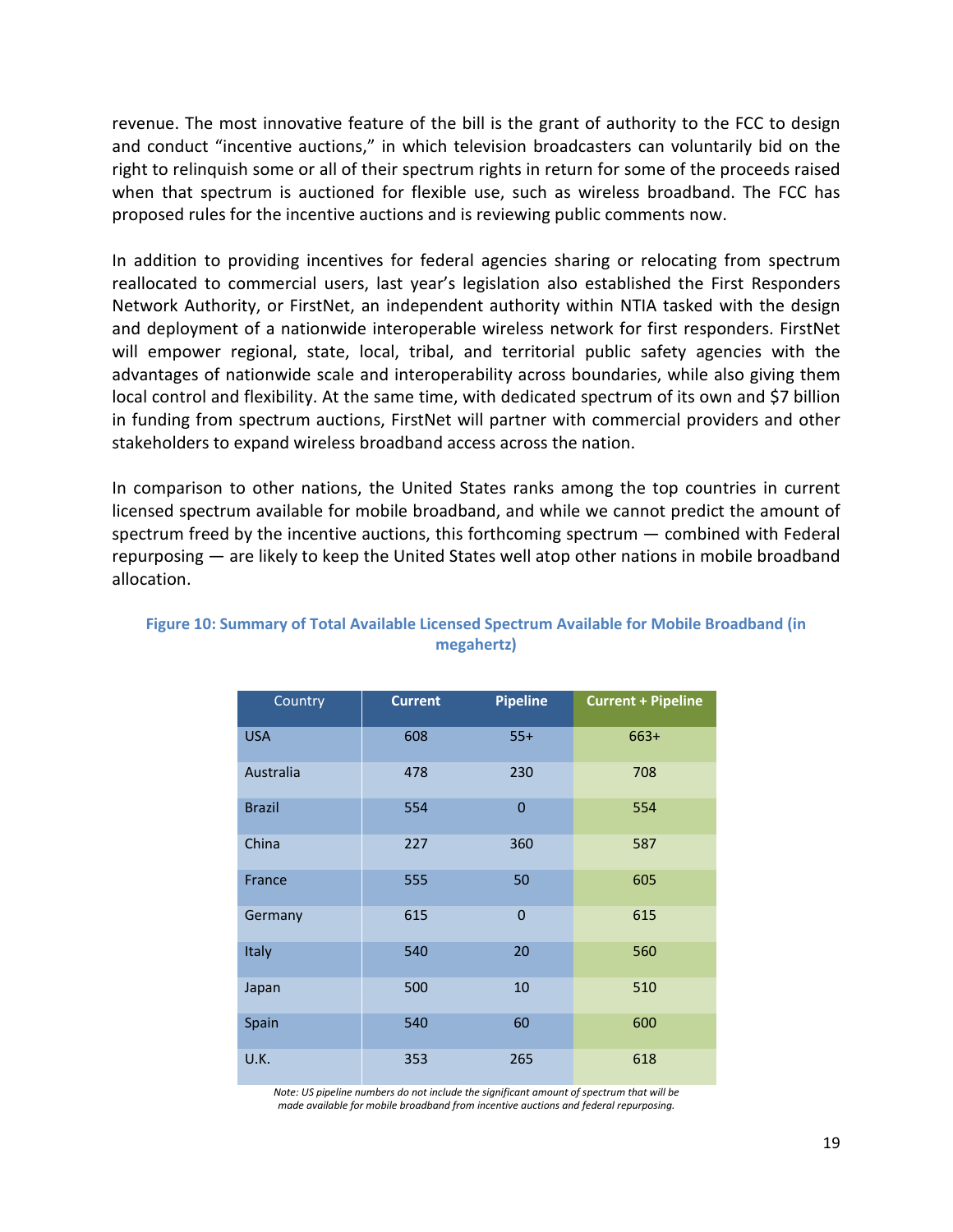Also vital to our economy is unlicensed spectrum, which is responsible for many of the innovative wireless technologies in devices we use every day, such as Wi-Fi. Last year's legislation confirmed the FCC's discretion to designate spectrum for unlicensed use, such as Wi-Fi. Unlicensed spectrum plays an important role in fostering new wireless uses by enabling "innovation without permission." Unlicensed spectrum applications have transformed the personal electronics industry, and are poised to make substantial contributions to the retail, manufacturing, and other sectors. Additionally, low power, close-range connections like Wi-Fi are essential to easing the strain on the cellular networks of the major wireless broadband carriers. Studies indicate that the majority of traffic over smartphones and tablets is now carried over Wi-Fi.<sup>[51](#page-21-1)</sup> In comparison to the European Union, the United States has substantially more spectrum (as well as more diverse spectrum) available for unlicensed applications.



#### **Figure 11: Amount of Spectrum Below 6 GHz Available for Unlicensed Broadband Use**

#### <span id="page-21-0"></span>**Light-Touch, Multi-Stakeholder Policies to Build Opportunity and Trust**

The Administration has also taken a comprehensive approach to broadband and Internet policy, with a series of policies, multi-stakeholder efforts, and processes that are improving the efficiency and predictability of the digital economy. They include:

<span id="page-21-1"></span> <sup>51</sup> Yochai Benkler, "Open Wireless vs. Licensed Spectrum: Evidence from Market Adoption." Available at: [http://www.benkler.org/Open\\_Wireless\\_V\\_Licensed\\_Spectrum\\_Market\\_Adoption\\_current.pdf,](http://www.benkler.org/Open_Wireless_V_Licensed_Spectrum_Market_Adoption_current.pdf) p. 6.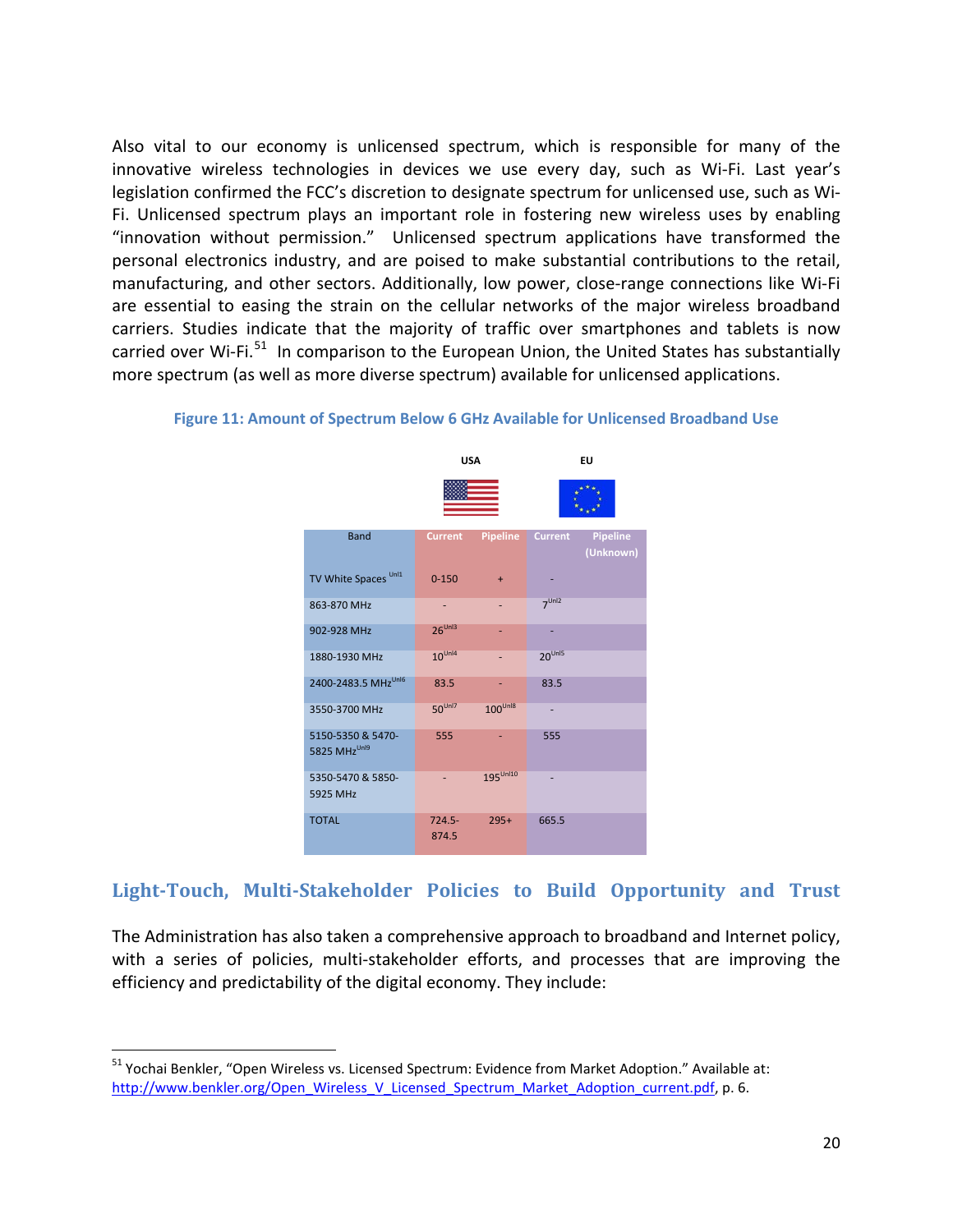- **FCC's 2010 Open Internet Order.** In 2010 the FCC established light-touch rules designed to ensure that the Internet remains an open platform for innovation and expression, and that content is delivered regardless of its origin or recipient. The rules ensure low barriers to entry by providers of Internet-based services, which in turn continues to stimulate demand for service and facilities by making the Internet more valuable to users.
- **Consumer Privacy Bill of Rights.** Because trust in digital systems and the companies handling personal information is essential to the economy, the Administration released the nation's first-ever comprehensive policy document on digital privacy. As part of that policy's commitment to encouraging innovation, minimizing regulatory burden, and engaging all stakeholders, NTIA has for the last year led an inclusive, voluntary process for developing privacy codes of conduct.
- **National Strategy for Trusted Identities in Cyberspace.** To help promote an ecosystem with better security than the standard username and password, the White House released the National Strategy for Trusted Identities in Cyberspace (NSTIC), and has staffed a national program office at the National Institutes of Standards and Technology (NIST) to coordinate the Federal activities needed to implement the trusted identity ecosystem. That office has been leading efforts to promote private-sector involvement, build consensus on legal and policy frameworks, work with industry to identify new standards, and promote pilot projects.
- **Cybersecurity.** In addition to the nation's first top-to-bottom review of national cybersecurity policy (the Cyberspace Policy Review), President Obama has also taken important steps to reduce the economic drag and uncertainty caused by cybersecurity vulnerabilities. Specifically, he outlined a series of legislative actions in his May 2011 Legislative Proposal, and in 2013 signed Executive Order 13636, which expanded information sharing, developed robust privacy protections, and set up an inclusive, multistakeholder effort to develop nation-wide standards for critical infrastructure cybersecurity.
- **International Strategy for Cyberspace.** The U.S. International Strategy for Cyberspace is the United States' comprehensive foreign policy document for the digital world, outlining our vision for sustaining a global online environment that is open to innovation, interoperable the world over, and secure and reliable enough to support our economic growth. The strategy explains how the multi-stakeholder model, free data flows, respect for Internet Freedom, and strong regulatory forbearance helps enhance prosperity globally.
- **Internet Policy Board**. To regularize the development of national policy related to the digital economy, the White House also established in early 2013 the Internet Policy Board, a senior-level forum for policy development and decision-making. The Board includes regular membership from the President's Cabinet agencies, as well as several components of the Executive Office of the President.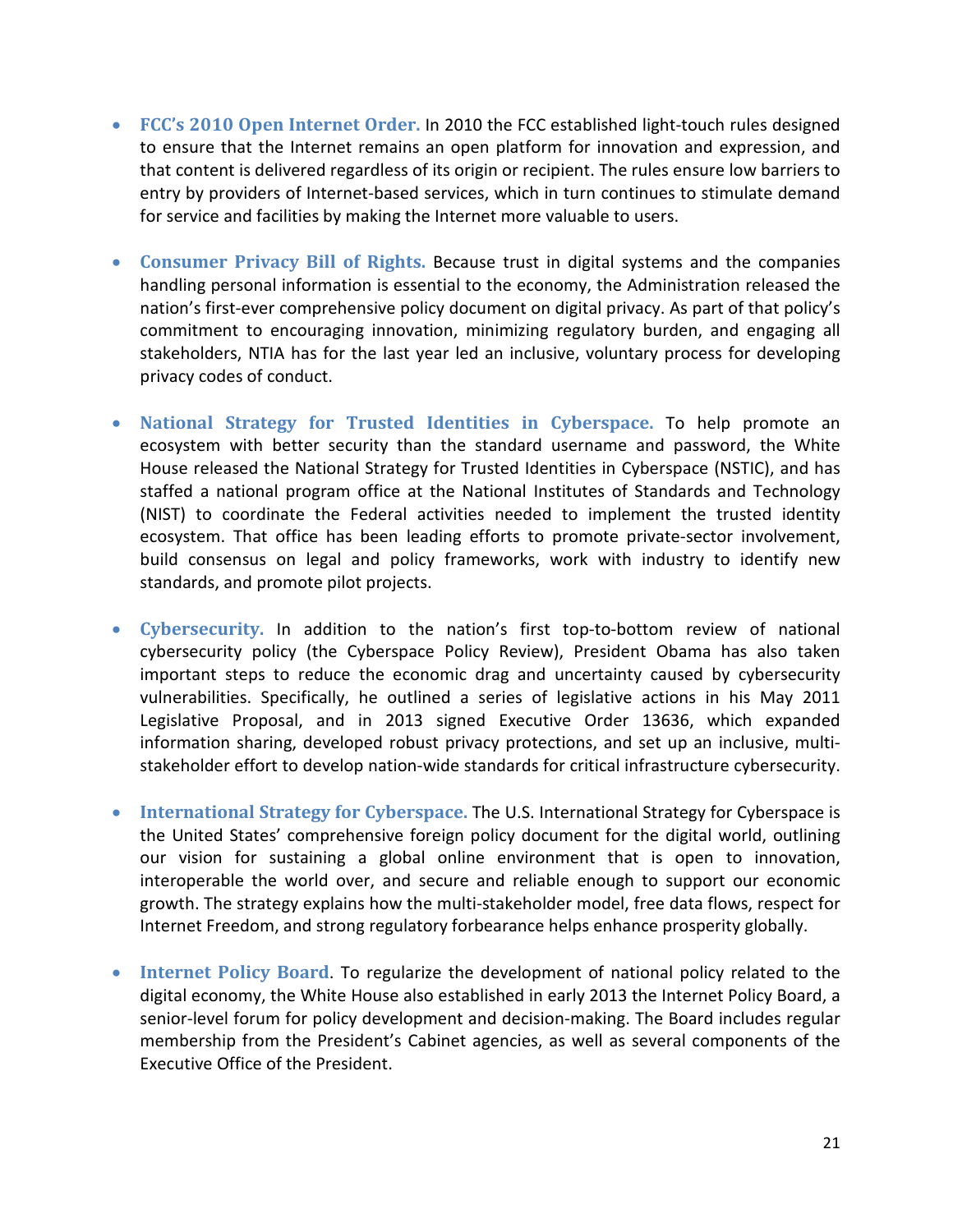# <span id="page-23-0"></span>**III. Policy Opportunities**

#### *KEY POINTS*

- **Schools and community anchors** remain underserved, particularly at connection speeds that would support important advances in education crucial to national competitiveness.
- **Spectrum sharing** will be crucial to the future of wireless broadband, and the federal government should encourage the policies and technology advances to enhance it.

There are a variety of opportunities to drive the broadband agenda forward, including important priorities like promoting competition, continuing to fuel investment and innovation, and protecting consumers. This report focuses on two important areas where policy innovation can help unlock the full potential of broadband technology for Americans: expanding highspeed access for schools and anchor institutions, and continuing efforts to relieve the spectrum crunch.

#### <span id="page-23-1"></span>**Schools and Anchor Institutions**

*"[I]n an age when the world's information is a just click away, it demands that we bring our schools and libraries into the 21st century. We can't be stuck in the 19th century when we're living in a 21st century economy. That's why, today, we're going to take a new step to make sure that virtually every child in America's classrooms has access to the fastest Internet and the most cutting-edge learning tools. And that step will better prepare our children for the jobs and challenges of the future and it will provide them a surer path into the middle class. And, as a consequence, it will mean a stronger, more secure economy for all of us."*

*-* President Obama, Mooresville, North Carolina, June 6, 2013

Driven by new digital technologies, the future of learning is increasingly interactive, individualized, and full of real-world experiences and information. While broadband access has improved considerably in recent years, broadband infrastructure in America's K-12 schools and local libraries has lagged far behind. Unfortunately, despite the successes of the FCC's E-Rate program connecting schools to the Internet for the first time, oversubscription means that the average school has about the same connectivity than the average American home, but serves 200 times as many users, and fewer than 20 percent of educators say their school's internet connection meets their teaching needs. And our teachers do not get enough training and support to integrate technology in their classroom and lessons, despite the fundamental and increasing importance of those skills.

According to the State Educational Technology Directors Association, within a few years schools with at least 1,000 students will need at least 1 Gbps to leverage the transformative power of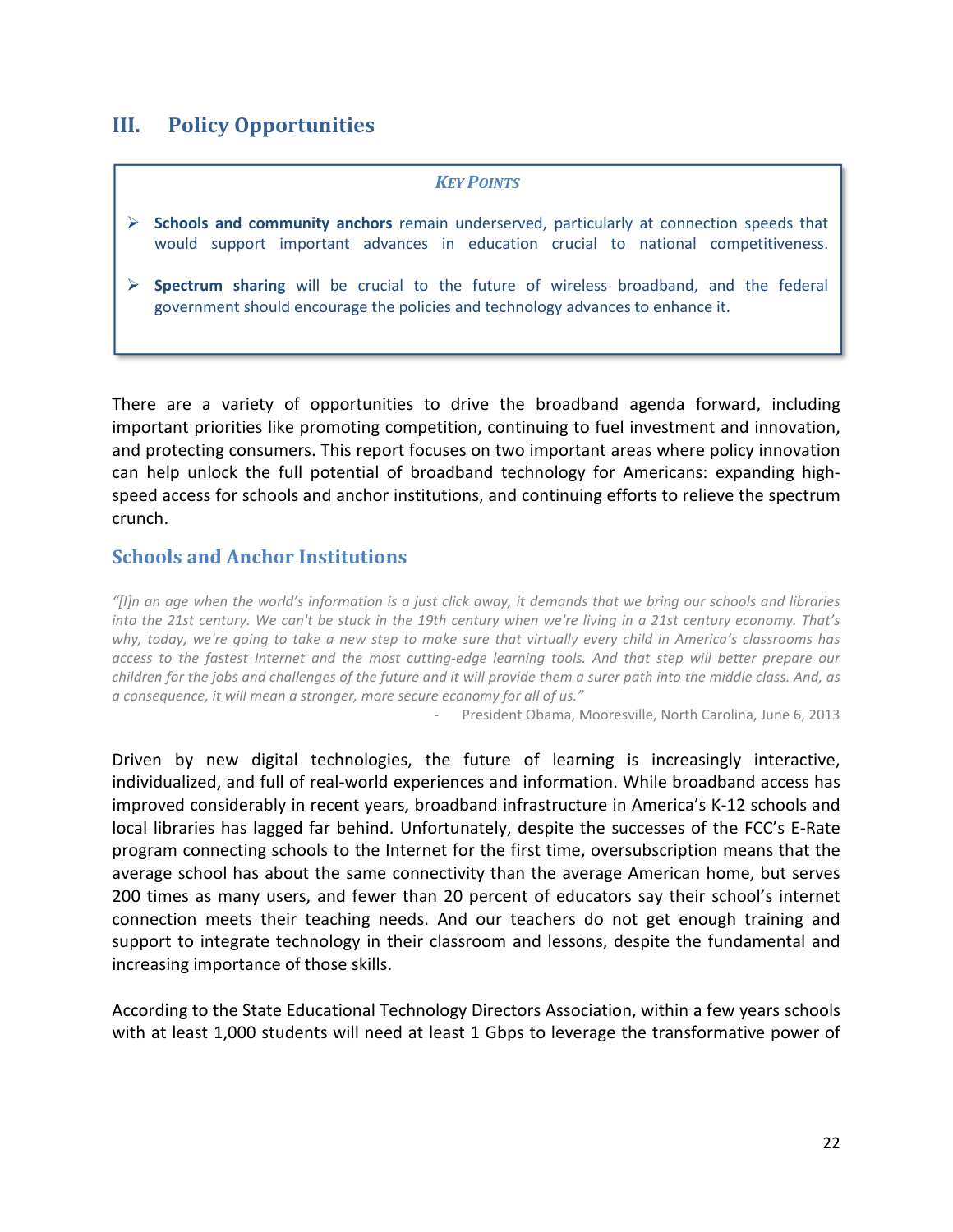online learning.<sup>[52](#page-24-0)</sup> By comparison, in South Korea, 100 percent of schools already benefit from ultrafast Internet connections.

The limited bandwidth in America's classrooms is insufficient to support promising applications, such as online tutoring systems or graphic-rich educational games proven to increase student engagement and retention. In fact, most schools cannot support even multiple classrooms simultaneously streaming free educational resources, such as Khan Academy mini-lectures or LearnZillion math lessons. In many cases, bandwidth will also be insufficient to support the interactive tests currently planned across the country that align to the new college and careerready standards that the Administration has promoted through Race to the Top and the No Child Left Behind reforms.

New education opportunities such as Massive Open Online Courses (MOOCs) and synchronous online learning are enabled by fast broadband speeds at universities and at home, and these education resources are changing how millions of Americans engage in postsecondary learning. With additional broadband capacity, America's K-12 students will also be able to benefit from high-speed opportunities.

Through the Recovery Act's BTOP and BIP grants, the Federal Government sought to help bolster this underserved market. BTOP grant projects will connect nearly 10 percent of all K-12 schools nationwide to networks capable of speeds in excess of 100 Mbps, the speed the U.S. Department of Education cites as a baseline to support 21st century digital learning.

In states like North Carolina and West Virginia, BTOP has been a catalyst for getting virtually all schools connected to high-speed broadband – and the impact of getting schools onto a statewide network is tremendous. In North Carolina, over 70 percent of all schools in the state which did not already have high-capacity broadband available are being connected to a statewide network via the Recovery Act – and consolidating buying power has lowered Internet access prices by about 60 percent. In West Virginia's McDowell County, schools are taking advantage of the improved access to broadband in ways that connect rural students to the entire world and provide rich, interactive learning experiences. In addition to connecting schools to high-speed networks, BTOP projects have offered courses to help teachers integrate online content into their curriculum and provided funding to support devices for students and teachers.

CFY (previously Computers for Youth) is using BTOP funding to provide digital literacy training and computers for low-income sixth graders and their families in New York City and Los Angeles. The CFY program focuses on high-poverty schools, offering Saturday workshops to teach students and parents how to use the Internet and find online educational resources that

<span id="page-24-0"></span><sup>&</sup>lt;sup>52</sup> State Educational Technology Directors Association, "The Broadband Imperative: Recommendations to Address K-12 Education Infrastructure Needs," 2012. Available at: http://www.setda.org/c/document\_library/get\_file? [folderId=353&name=DLFE-1515.pdf.](http://www.setda.org/c/document_library/get_file?%20folderId=353&name=DLFE-1515.pdf)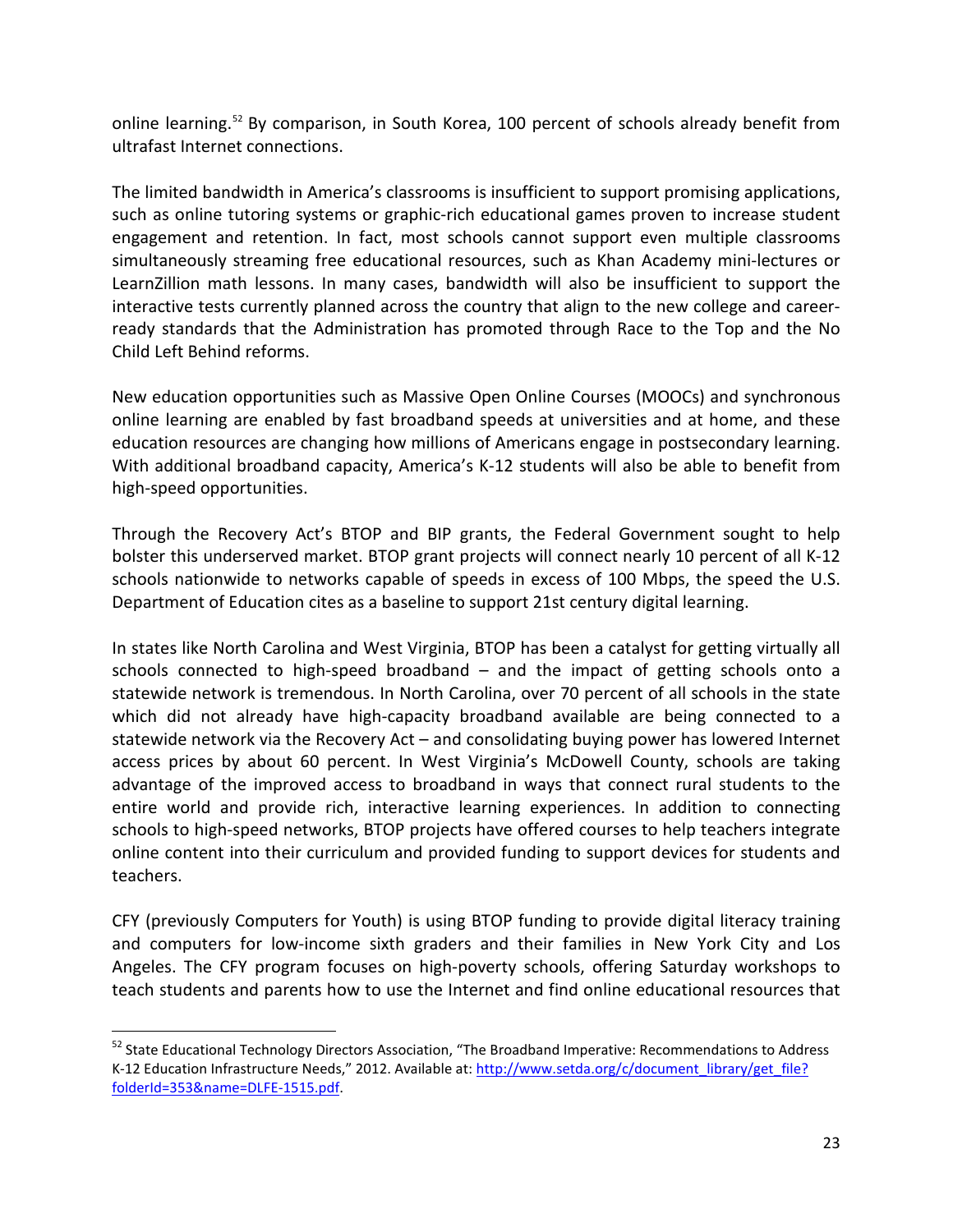promote learning in subjects such as math and reading. CFY also trains families on its own PowerMyLearning.com platform, which provides free access to activities and games from across the Web that are designed to make learning fun.

The nation has an opportunity over the next few years to build on the success of BTOP to substantially increase the number of schools connected to high-speed broadband and, in turn, to substantially improve teacher training and digital learning in institutions across the country.

#### **The ConnectED Initiative**

That is why on June 6, 2013, President Obama unveiled the ConnectED initiative, a breakthrough initiative to jumpstart learning technology across our nation's K-12 schools. ConnectED will foster a robust ecosystem for digital learning, supported by robust broadband connectivity and wireless networks connecting 99% of America's K-12 students.

The ConnectED initiative will, within five years, connect 99 percent of America's students, through next-generation broadband (at speeds no less than 100Mbps and with a target of 1Gbps) to, and high-speed wireless within, their schools and libraries. The President is calling on the Federal Communications Commission (FCC) to modernize and leverage the existing E-Rate program, and leverage the expertise of the National Telecommunications and Information Administration (NTIA) to deliver this connectivity to states, districts, and schools.

Rural communities will experience some of the greatest benefits of new education technologies, as ConnectED will help provide new learning opportunities to level the playing field for rural students. The Universal Service Fund has been transformative in the past twenty years providing rural communities with telephone services, and now broadband. ConnectED builds on BTOP's successes, with greater returns for communities finding it difficult to attract broadband investment.

#### <span id="page-25-0"></span>**Innovation in Use of Wireless Spectrum**

With demand for spectrum continuing to grow among both commercial and government stakeholders, President Obama remains committed to developing innovative approaches to freeing up more spectrum for wireless broadband. As recognized by the President's Council of Advisers on Science and Technology (PCAST) in its July 2012 report, *Realizing the Full Potential of Government-Held Spectrum to Spur Economic Growth*, commercial and government stakeholders must pursue and invest in emerging technologies and practices that will advance spectrum sharing and other efficiency-enhancing approaches to spectrum policy.<sup>[53](#page-25-1)</sup>

<span id="page-25-1"></span> <sup>53</sup> PCAST, "*Realizing the Full Potential of Government-Held Spectrum to Spur Economic Growth*," July 2012. Available at:

[http://www.whitehouse.gov/sites/default/files/microsites/ostp/ pcast\\_spectrum\\_report\\_final\\_july\\_20\\_2012.pdf.](http://www.whitehouse.gov/sites/default/files/microsites/ostp/%20pcast_spectrum_report_final_july_20_2012.pdf)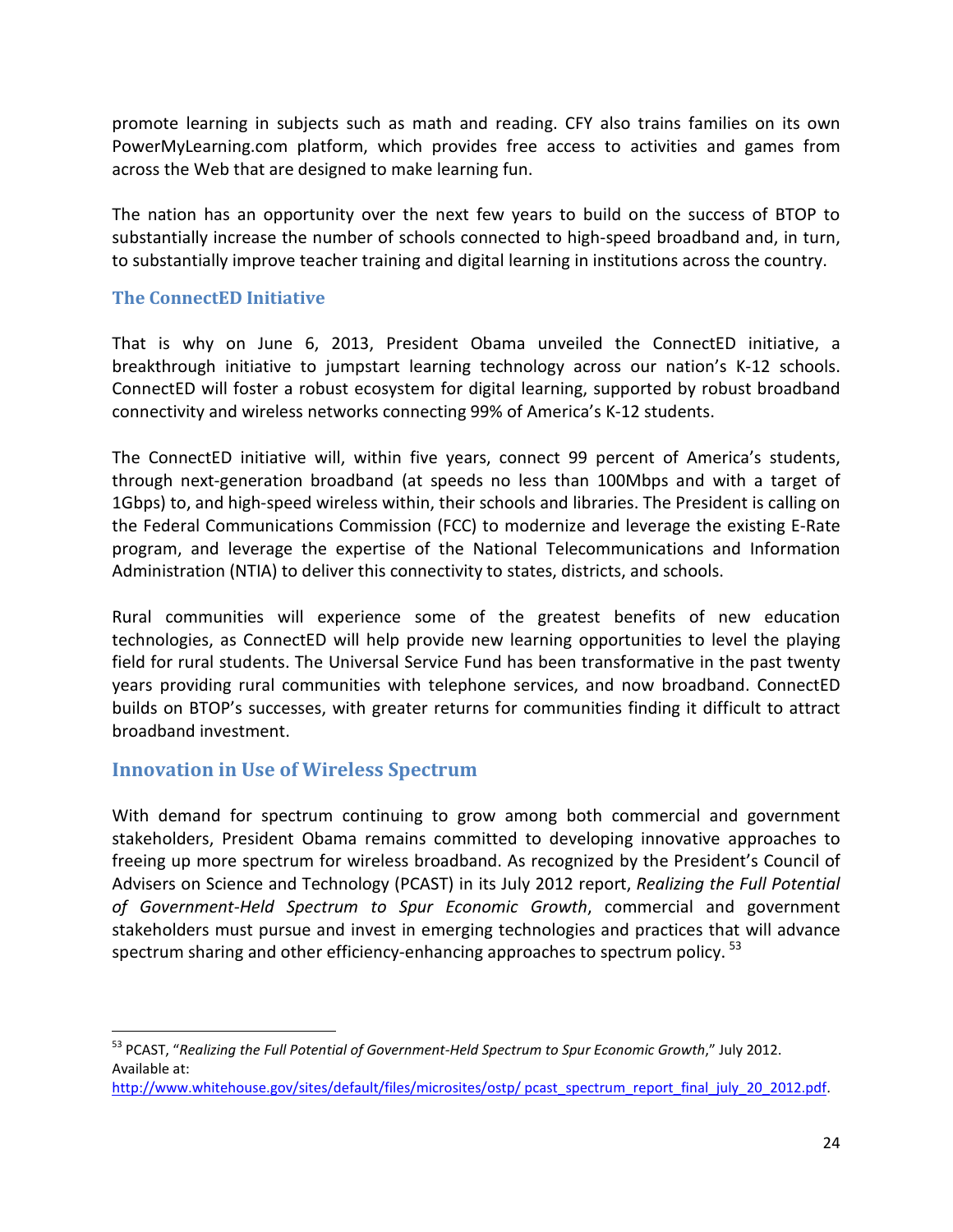In some cases, Federal systems can be cleared out of a high-value spectrum band and relocated to alternative bands, allowing exclusive commercial access to the valuable band. This strategy is optimal from the perspective of the commercial service and should be pursued where feasible. But in view of the finite nature of spectrum, it is increasingly clear that the nation must augment clearing opportunities with research, development, and deployment of means to promote more spectrum sharing – part of an "all-of-the-above" approach.

Spectrum sharing can take several forms, but all involve two or more users having the right to use the same spectrum band according to rules designed to avoid interference between users. Sharing by Federal agencies maximizes spectrum efficiency and allows faster commercial access while avoiding relocation costs. Some types of sharing are already in common use, while other potentially more promising approaches are being developed and tested. They include:

- **Temporal sharing,** when one user is authorized to use a band of spectrum in some fixed geographic area at certain times and another user has access to the same band at other times.
- **Geographic sharing,** where the government designates particular protection zones restricting commercial access to a particular spectrum band in certain areas, e.g. in the proximity of a military base or a federal satellite receiver.
- **Geo-location/database-enabled sharing,** by which wireless broadband devices use available "white spaces," or gaps, in bands and locations that are allocated to other uses, but only as directed by specific location-aware technologies and databases.
- **Dynamic sensing,** which is emerging as a commercially viable approach as it receives growing attention and investment, and allows networks and devices to react in real time, detecting and moving among a wide range of available spectrum bands in accordance with agreed-upon protocols and priorities.

The continued development and deployment of spectrum sharing, in any of its forms, requires enhanced collaboration between commercial and government users, in the manner that NTIA has been overseeing for the last few years. Sharing of data regarding sensitive government systems presents risks for federal agencies, and they are to be applauded for their efforts to avoid undue risks while still moving in the direction of greater transparency as well as joint spectrum monitoring and testing with the commercial sector.

To accelerate these efforts, the Administration has released a new Presidential Memorandum, *Expanding America's Leadership in Wireless Innovation,* which promotes efficiency, transparency, and collaboration. Building on the recommendations made last year by the PCAST, the memorandum requires Federal agencies to justify system acquisitions and requests for new spectrum assignments in terms of spectrum efficiency and to improve the accuracy of their reporting on spectrum usage. It also directs agencies to increase their collaboration and data-sharing with the private sector and opens up Federal facilities to greater public-private